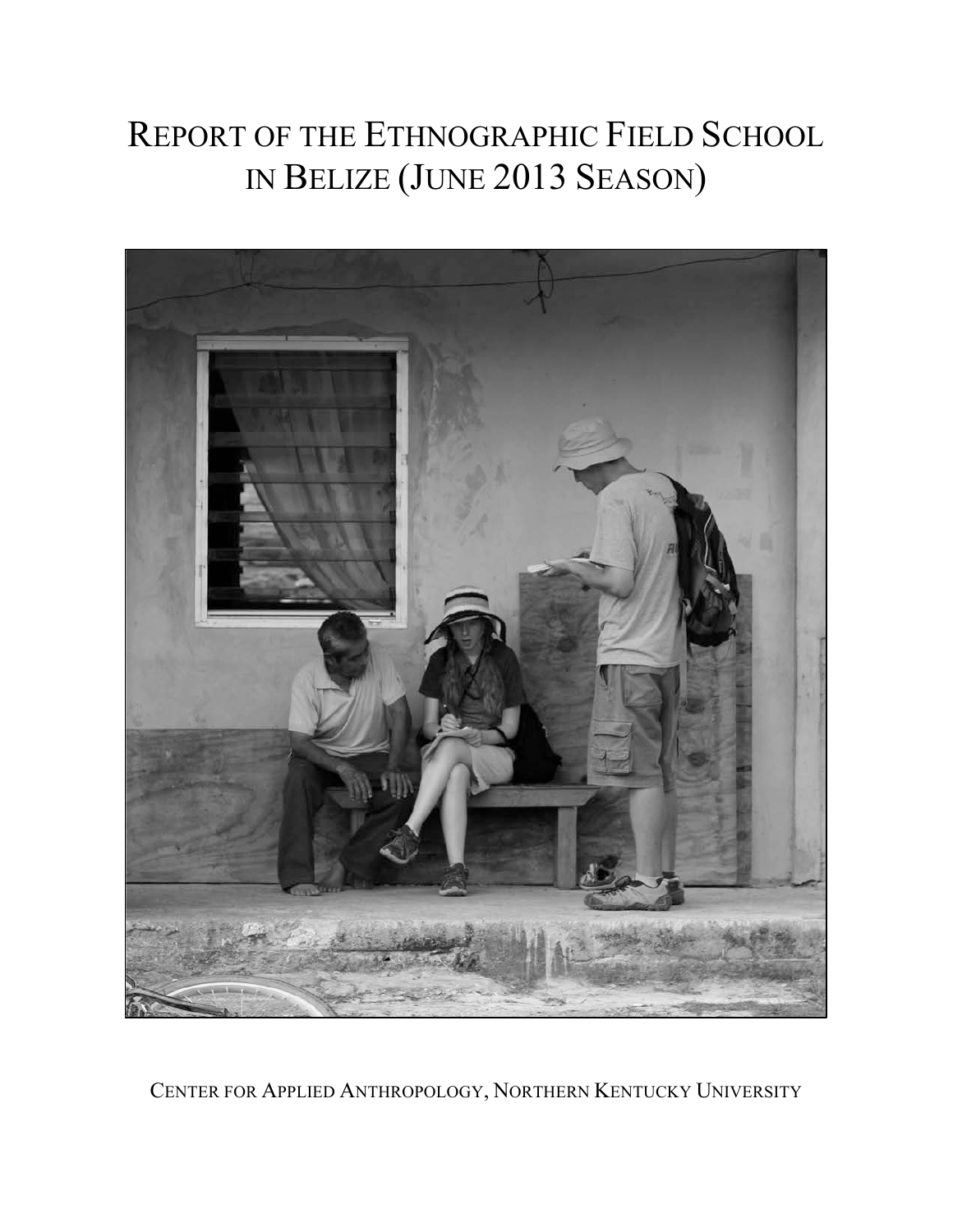Prepared, published, and copyrighted the Center for Applied Anthropology, Northern Kentucky University, *May 1*, 2014.

Written by Douglas William Hume, Jessica Boggs, Adelle Bricking, Rosa Christophel, Jesse Hendricks, Sofia Javed, Gabrielle Locke, Lydia Schuldt, Evan Steelman, Nicholas Thaxton, and Stephanie Zach.

Primary Investigator Contact Information Douglas Hume Ph.D., Director Center for Applied Anthropology Northern Kentucky University 1 Nunn Drive, Landrum 228 Highland Heights, Kentucky 41099, USA humed1@nku.edu 001-859-572-5702 http://cfaa.nku.edu/

We acknowledge the partnerships with the following agencies and individuals that made this field school and research possible:

Nigel Encalada, Director Institute for Social and Cultural Research National Institute of Culture and History Corner Constitution Drive Belmopan City, Belize, Central America iscr@nichbelize.org 011-0822-3307

François Le Roy Ph.D., Director Office of Education Abroad Northern Kentucky University 1 Nunn Drive, University Center 330 Highland Heights, KY 41099, USA studyabroad@nku.edu 001-859-572-6908

Maggie Monteverde Ph.D., Executive Director Cooperative Center for Study Abroad Belmont University 1900 Belmont Boulevard Nashville, Tennessee 37212, USA ccsa@ccsa.cc 001-615-460-6575

Marcos Osorio, Director Sugar Industry Research and Development Institute 1 Fonseca Street Orange Walk Town, Belize, Central America sirdi.belize@gmail.com 011-501-322-3141

Rudy Garns, Ph.D. (On-site Administrator) Sociology, Anthropology and Philosophy Northern Kentucky University 1 Nunn Drive, Landrum 217C Highland Heights, KY 41099, USA garns@nku.edu 001-859-572-5528

Antonio Novelo Jungle River Tours 20 Lover's Lane Orange Walk Town Belize, Central America lamanaimayatour@btl.net 011-501-670-3035

Mark Neikirk, Executive Director Scripps Howard Center for Civic Engagement Northern Kentucky University 1 Nunn Drive, Founders Hall 536 Highland Heights, KY 41099, USA engage@nku.edu 001-859-572-1448

In addition, we also thank Sarah Hume editing drafts of this report, although any errors still contained within are our own.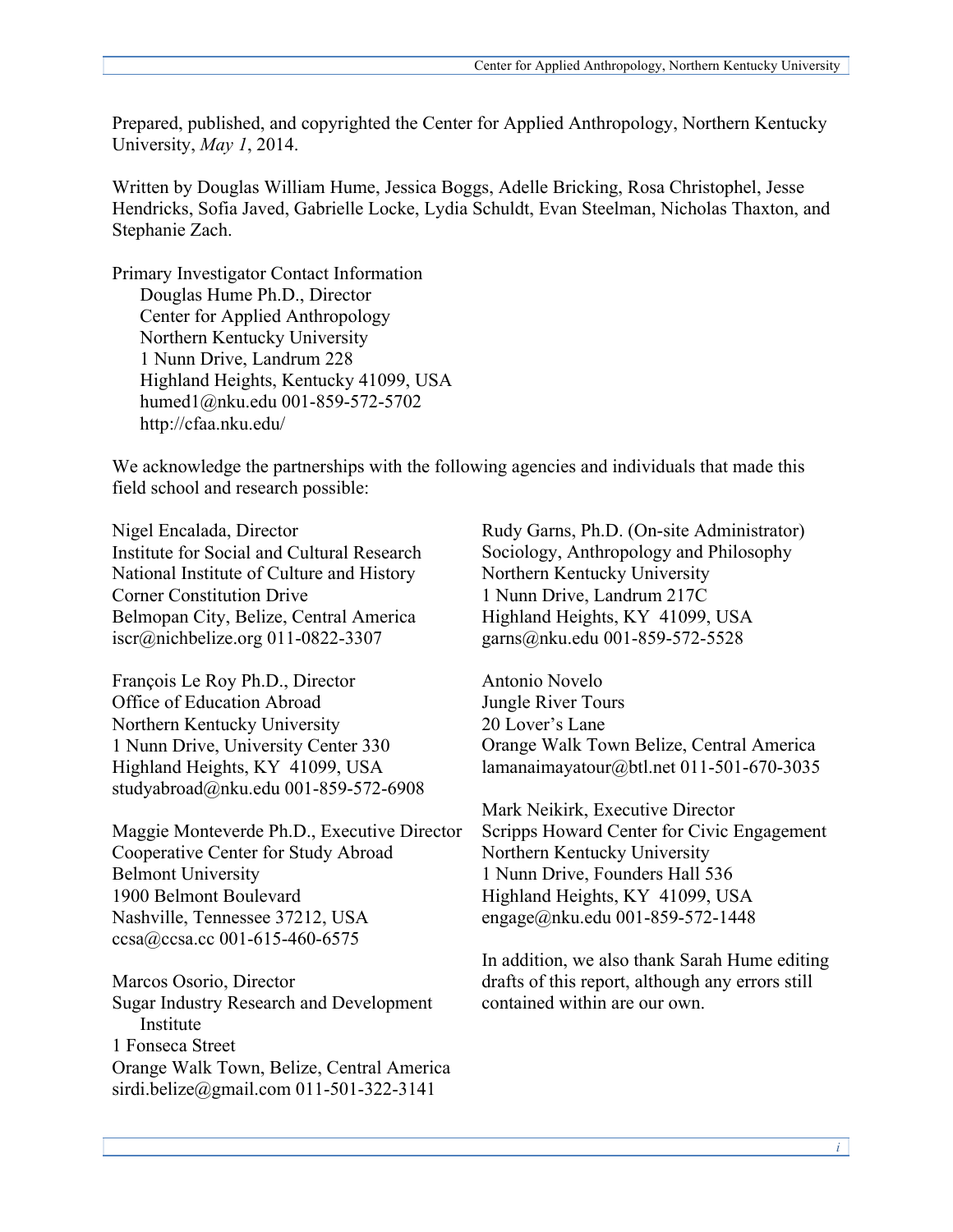# **Table of Contents**

| Orientation (Identification and Location, Demography, Linguistic Affiliation, History and   |
|---------------------------------------------------------------------------------------------|
| Economy (Subsistence, Commercial Activities, Industrial Arts, Trade, Division of Labor, and |
|                                                                                             |
|                                                                                             |
| Sociopolitical Organization (Social Organization, Political Organization, and Conflict)  9  |
| Religion and Expressive Culture (Medicine, Religious Beliefs, Religious Practitioners,      |
|                                                                                             |
|                                                                                             |
|                                                                                             |
|                                                                                             |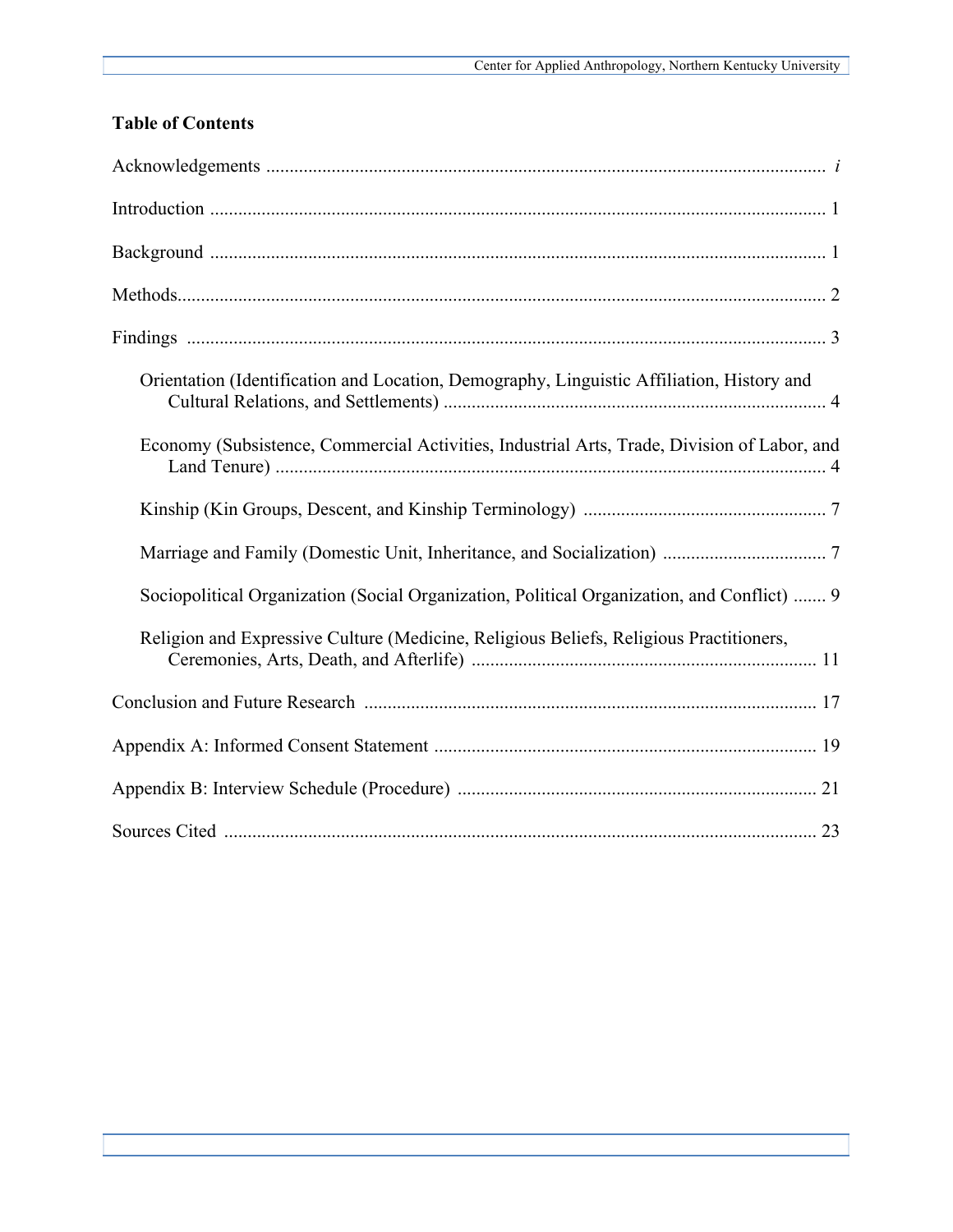#### **Introduction**

This report documents the findings of the ethnographic field school organized by the Center for Applied Anthropology (CfAA) at Northern Kentucky University (NKU) in Orange Walk District, Belize, during June 2013. The Sugar Industry Research and Development Institute (SIRDI) facilitated ethnographic research in the communities of San Antonio, San Lazaro, and Yo Creek. The aim of the ethnographic field school was to train students in basic ethnographic methods as well as collect data for SIRDI to use in their agricultural and economic development programs. This field season's research focused on the following broad topics: history and cultural relations; economy; kinship, marriage, and family; sociopolitical organization; and religion and expressive culture.

# **Background**

While the educational aim of the ethnographic field school is to train students in basic ethnographic methods, the applied purpose of the field school is to collect and analyze data that can then be used by SIRDI and other agencies in the development of programs for betterment of the sugar cane farming communities in northern Belize. As posted on the field school's web site:

Students will learn about the local culture by doing participant-observation and conducting ethnographic interviews in a community-based research project. Students will learn research ethics, unobtrusive observation, participant observation, field note writing and coding, ethnographic and life history interviewing, ethnolinguistic data collection, community mapping, rapid assessment procedures, qualitative data analysis, and other ethnographic methods in addition to basic ethnographic writing. After successful completion of this course, students will have:

- developed a basic understanding of Belizean culture,
- formulated an understanding of ethical and validity issues in ethnographic research,
- practiced skills in research design and ethnographic methods of data collection,
- applied basic ethnographic research methods in a non-western culture,
- engaged in a community-based research project, and
- analyzed ethnographic data resulting in an ethnographic monograph. (Center for Applied Anthropology at Northern Kentucky University 2014)

In addition, as posted on the field school's web site:

The ethnographic field school, as part of the CfAA, is collaborating with the Sugar Industry Research and Development Institute (SIRDI) in Orange Walk Town, Belize. Among other things, our partner is interested in our contribution in understanding the household economy and agricultural knowledge of sugar cane farmers in the Orange Walk District village communities. SIRDI will use our results and recommendations to develop and conduct workshops for farmers on agricultural techniques, economics, health, and other community development topics. (Center for Applied Anthropology at Northern Kentucky University 2014)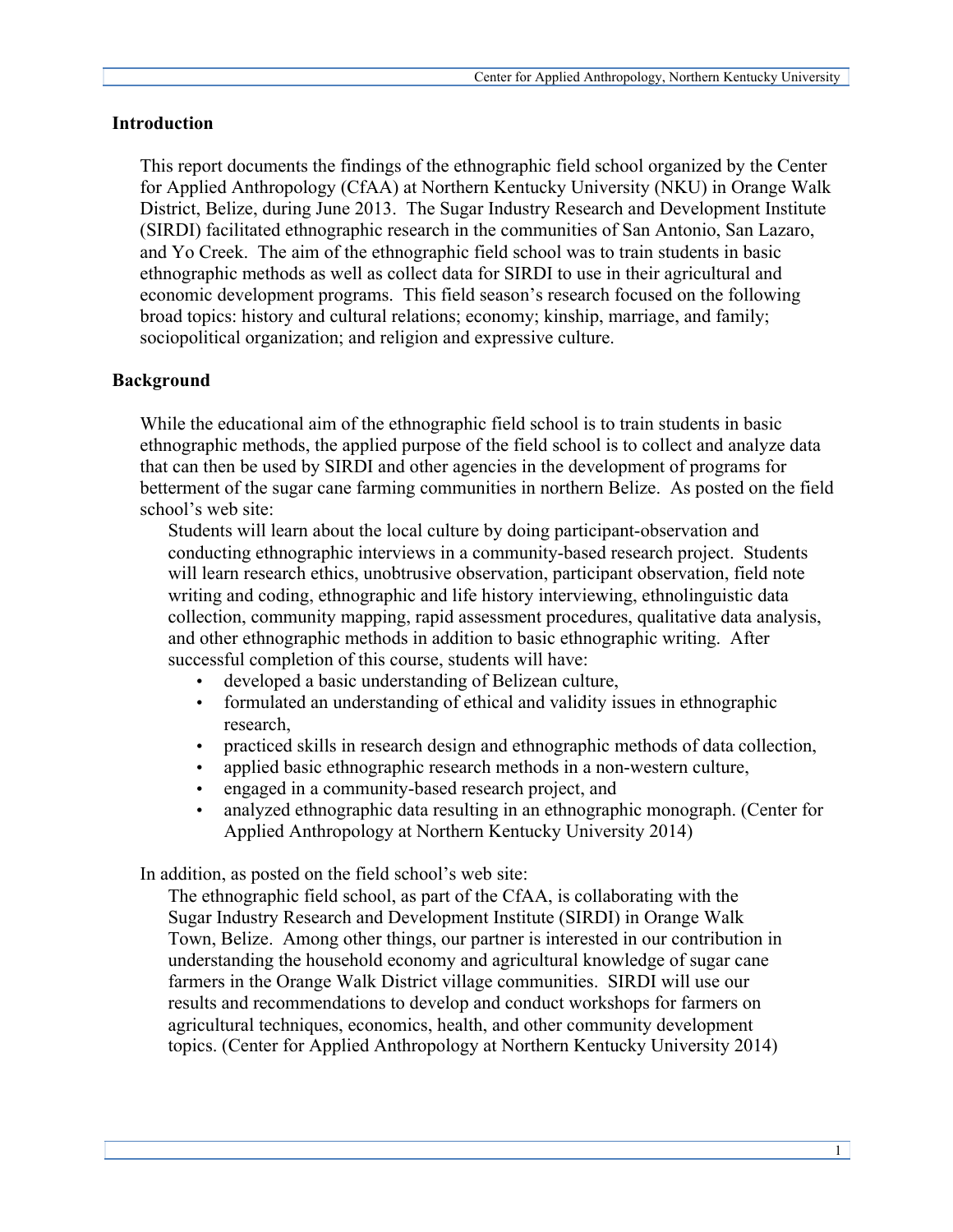In Belize, agriculture is both a revenue-producing industry and a means of subsistence, which influences lifestyles and livelihoods. Hence, much anthropological interest has been devoted to agriculture (Atran et al. 2002; Beach et al. 2002; Amiguet et al. 2005; Bourbonnais-Spear et al. 2005; Bourbonnais-Spear et al. 2006). Recently, there has been an increase in the research on tourism, and the effects of tourism, immigration, and international influences on Belizean culture (Moberg 1996; Key 2002; Sutherland 1996). Further expansion of study has been devoted to traditional culture, such as those of the Maya and the Garifuna. This research is based mostly in southern Belize since the northern region is comprised of mostly individuals who are of mestizo heritage (Steinberg and Espejo-Saavedra 1996; Garber 1999; Bonner 1999; Bourbonnais-Spear et al. 2005). Studies of the Maya focus predominantly on ethnobotany, with the Q'eqchi' and Mopan Maya in the south (Bruck 2002; Ross-Ibarra and Molina-Cruz 2002; Emch 2003). In the case of the Garifuna, research is focused around the Garifuna's rituals and cultural identity (Jenkins 1983; Greene 1998; Bonner 1999; Bonner 2001; Greene 2002). Studies on religion are usually directed toward traditional Maya beliefs, or international and linguistic influences on the Garifuna (Stone 1994; Steinberg and Espejo-Saavedra 1996; Bonner 2001).

In contrast, most information regarding the northern region is either general in scope or focused on an ecological aspect of the region (Stone 1994; Moberg 1996). There are few studies of traditional culture in the north, which mostly consider the Maya and the Creole populations (DeChicchis 1989). Other research has been done on the acquisition of semantic knowledge (Rubinstein 1977), tourism development (Pearce 1984), and women and development (Lundgren 1993; Brockmann 1985).

There is only a handful of published research on development and farming in northern Belize: "The Political Ecology of Peasant Sugarcane Farming in Northern Belize" (Higgins 1998); "Los Cañeros: Sociopolitical Aspects of the History of Agriculture in the Corozal Region of British Honduras" (Jones 1969); "Ancient Maya Agricultural Installations and the Development of Intensive Agriculture in NW Belize" (Kunen 2001); and "Indigenous Attitudes, Ecotourism, and Mennonites: Recent Examples in Rainforest Destruction/Preservation" (Trapasso 1994).

# **Methods**

Upon arrival in the villages of San Antonio, San Lazaro, and Yo Creek, Marcos Osorio (SIRDI Director) introduced the field school members to village council representatives and explained our collaborative research project to gain local approval for our presence in the community. Each village council gave their permission and was supportive of our efforts to learn about their communities. They hoped that what we learned would assist SIRDI in developing community-based development programs that would positively affect their communities.

Interviews were conducted house-to-house in a convenience sampling methodology, wherein we approached every house. The Cooperative Center for Study Abroad hired Antonio Novelo (Jungle River Tours) as the field school's land agent. He served as both as cultural liaison and research assistant during research in the communities. Mr. Novelo would explain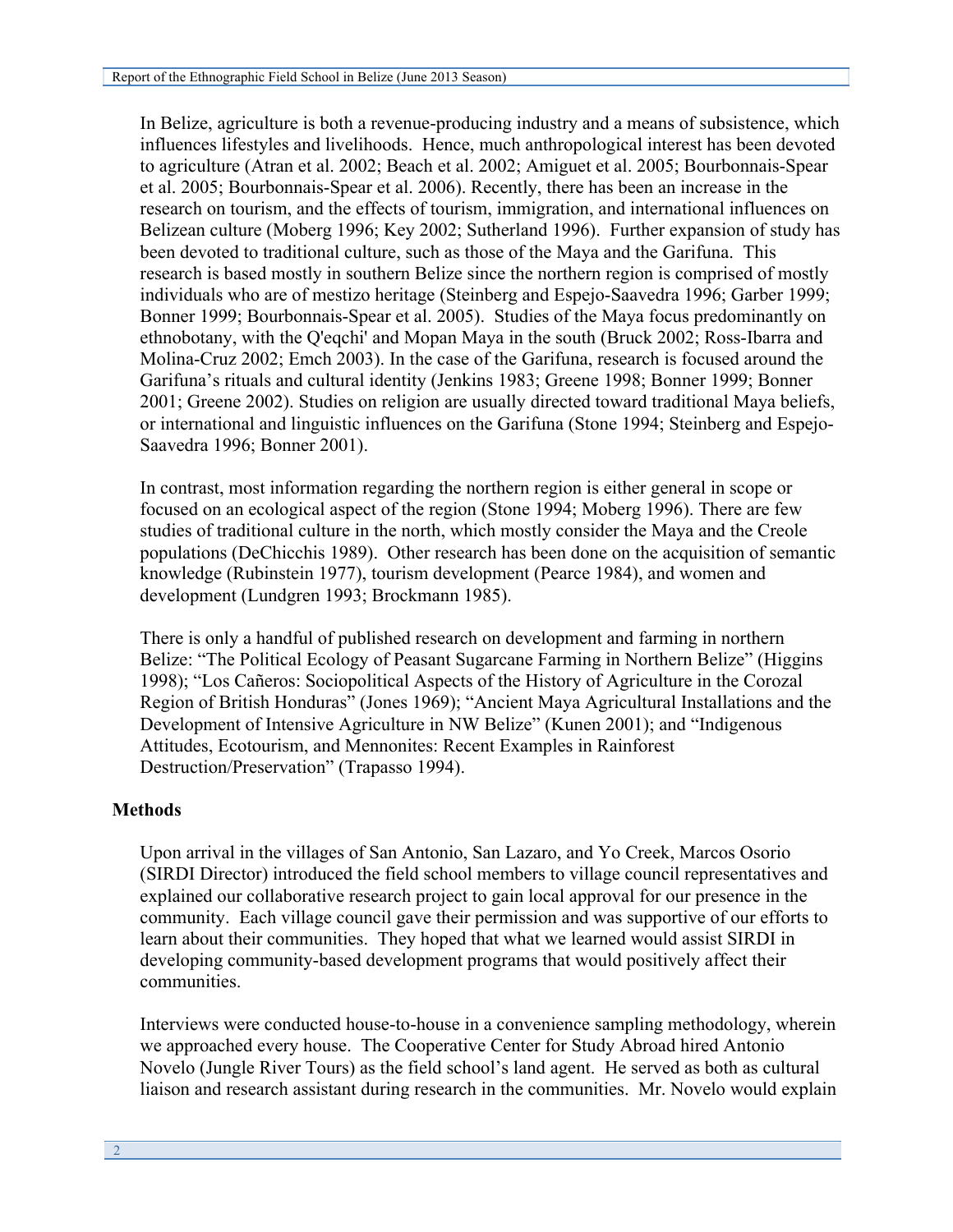our general purpose and introduce students to community members. Two of the field school students were fluent Spanish speakers and would be assigned to interview informants who voiced a desire to be interviewed in Spanish. Students would then present the informed consent statement (Appendix A) and upon agreement, have the informant sign a copy (on file) and were offered an unsigned copy for their records.

Interviews were generally conducted on the informant's property (e.g., porch, house, etc.) with a pair of students, one serving as the primary interviewer and the other as observer. The standard method used for this research was the ethnographic interview (Spradley 1979), which is people centered (Levy and Hollan 1998) rather than interviewer centered. Interviews were from five minutes to an hour, depending upon the informant's time constraints and willingness to be interviewed by the students. Ideally the interview would flow naturally from topic to topic and would end when the interviewer or the informant perceived a natural stopping point or when the informant no longer seemed comfortable or interested (Levy and Hollan 1998).

During the first week of interviews while at Yo Creek, the students asked open-ended questions to elicit information about the following topics and subtopics (see Appendix B: Interview Schedule [Procedure]):

- orientation (identification and location, demography, settlements, and linguistic affiliation),
- history and cultural relations,
- economy (subsistence and commercial activities, industrial arts, trade, division of labor, and land tenure),
- kinship, marriage, and family (kin groups, kin terms, marriage, domestic unit, inheritance, and socialization),
- sociopolitical organization (social organization, political organization, social control, and conflict), and
- religion and expressive culture (beliefs, religious practitioners, ceremonies, arts, medicine, death, and afterlife).

After the first week of research, in San Antonio and San Lazaro, each student focused on two to three subtopics, listed above, during their interviews and as the focus of their final paper. Students took field notes both during and directly after each interview. The interviews were digitally recorded and later transcribed (still in progress).

# **Findings**

The aim of this field season was to present a general cultural description of the farming communities in San Antonio, San Lazaro, and Yo Creek. These findings are not intended to be an extensive and in-depth cultural analysis, nor were they intended to focus on a specific theme. They are intended to serve as the basis for further field study and provide relevant cultural information from this and future studies to SIRDI and other agencies for their development of programs affecting sugar cane farming communities in northern Belize.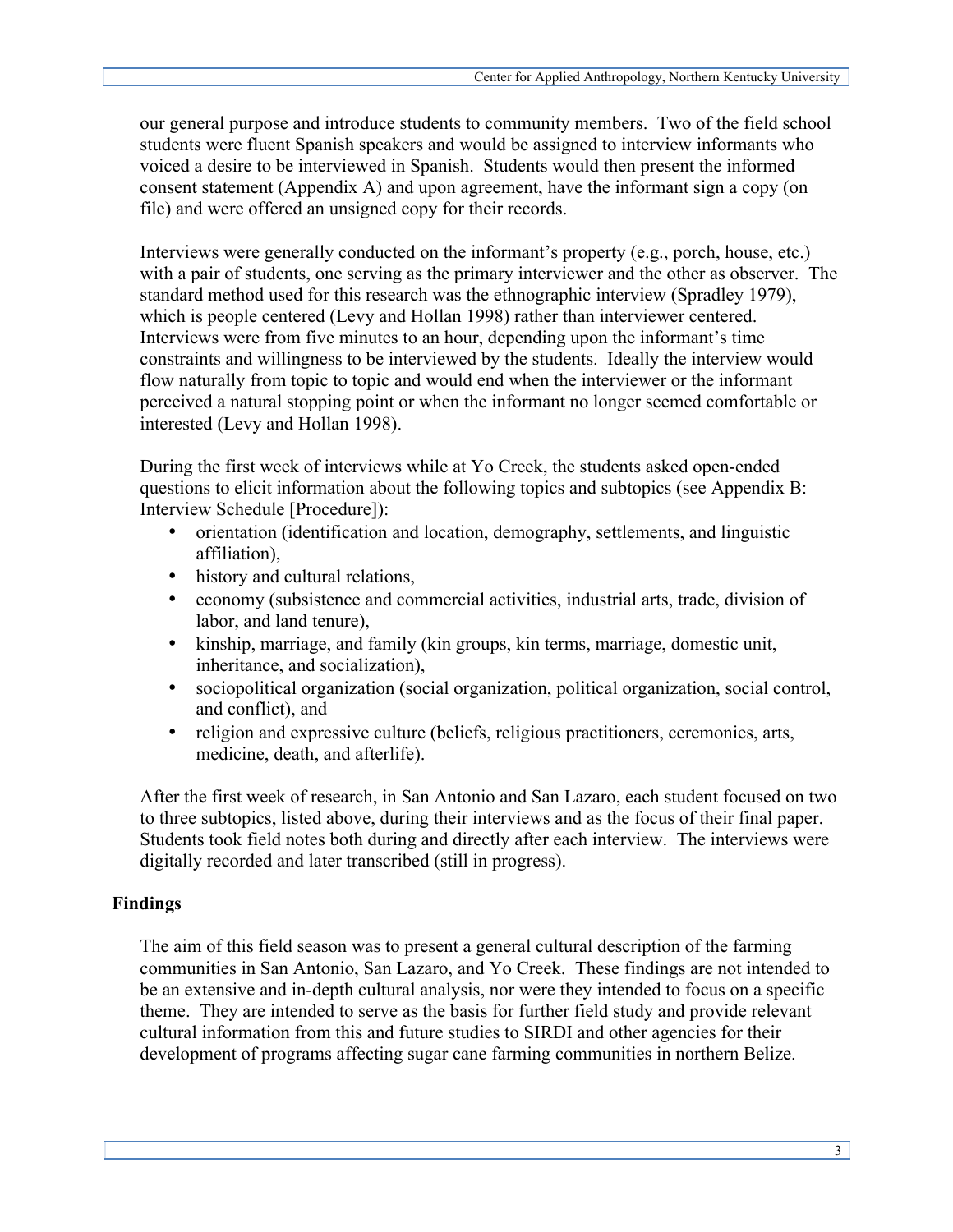Orientation (Identification and Location, Demography, Linguistic Affiliation, History and Cultural Relations, and Settlements)

Research was conducted in Orange Walk District within the communities of San Antonio, San Lazaro, and Yo Creek. The predominant ethnicity of the village inhabitants is mestizo, which refers to a hereditary mix between colonial Spanish and the indigenous Maya. Many of the shop owners in Orange Walk were part of a small immigrant population from China and Thailand. Though Mennonites did not live in the village, they did come into town to sell their wares. None of the informants identified themselves as *Kriol* (creole) in the villages in which we conducted interviews.

Most informants lived in cement homes, which were built to withstand tropical storms and hurricanes, many of which were painted in bright colors. In the villages, it is common to see Maya style huts, with hardwood posts that support a thatched roof, which usually serve as a patio for guests. It is also common to see a secondary kitchen outdoors, often used to provide shelter from the heat. Many residences double as storefronts and sell dry goods and sundries.

Informants, with few exceptions, spoke Spanish as their primary language. The younger the informants were, the more proficient their spoken English. If they were in school (secondary or university), they were fluent in English. Some elderly people spoke a little Mayan.

The amount of time the informants lived in the villages varied; the older portion of the population had a larger percentage of people that had lived in the village their entire life. If they were middle-aged or younger, they had generally lived in several other villages.

Higgins (1998) provides an in-depth historical (political ecological) review of sugar cane farming in northern Belize.

# Economy (Subsistence, Commercial Activities, Industrial Arts, Trade, Division of Labor, and Land Tenure)

Most subsistence practices in Yo Creek, San Antonio, and San Lazaro are a combination of growing vegetables, gathering fruit, raising livestock, and purchasing foodstuffs. Generally, people grew the majority of their food (vegetables, fruits, and livestock) or purchased produce and animal products from the markets in Orange Walk Town. Typically, some of a family's vegetables and/or fruit were grown on their property and supplies, while the rest of their food came from trading or purchasing from stores. Mennonites regularly rode in the back of pick up trucks through the villages selling produce. A few informants indicated they bought food from the Mennonites when they came around. In all three villages, chickens were running freely; they are used for their eggs and meat. Lime, avocado, mango, almond, sour sop, and banana trees were the most utilized and abundant fruit bearing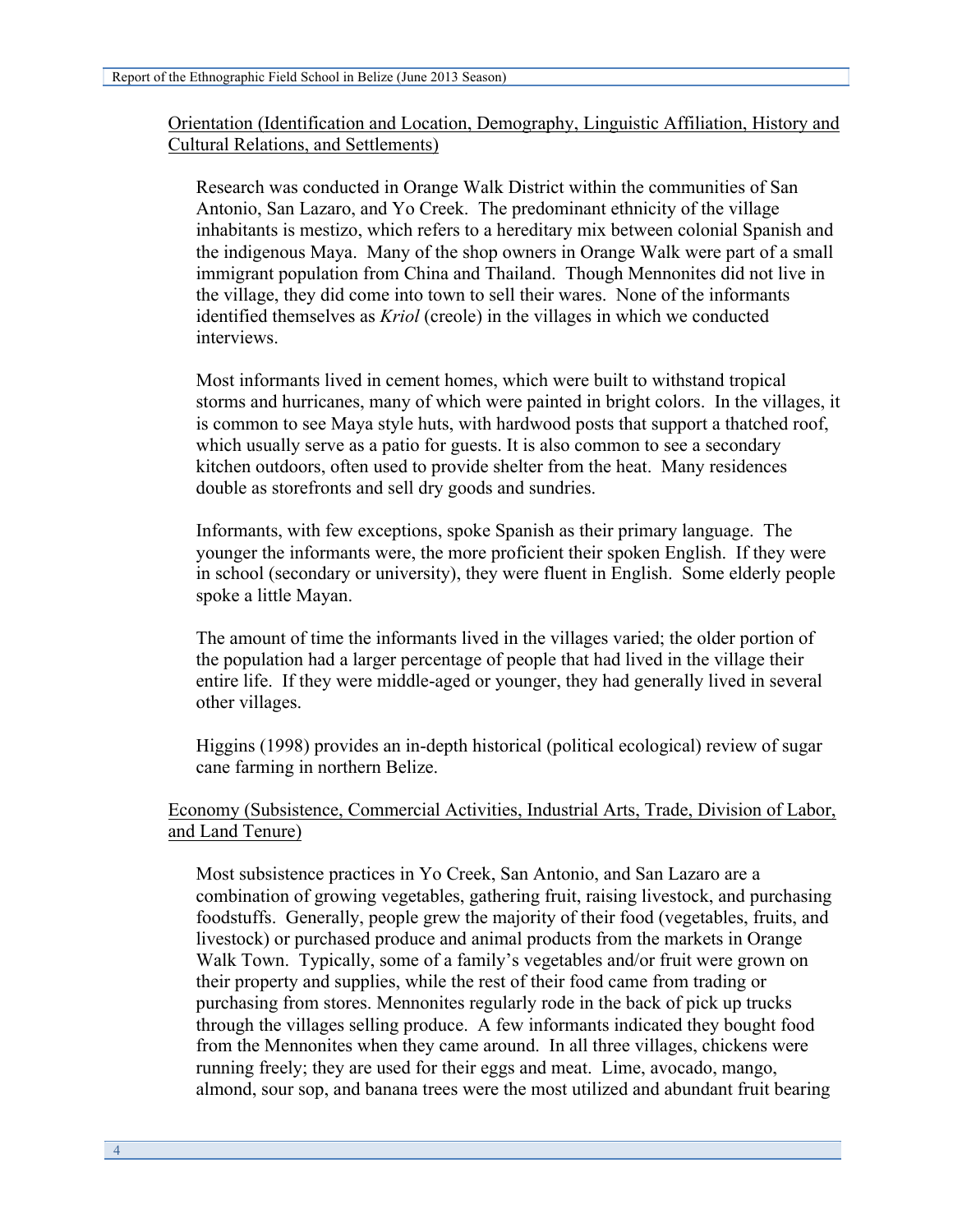trees from which informants gathered food. Informants indicated that during different fruit seasons, neighbors give excess fruit to one another, and as the researchers experienced during mango season, to village visitors and strangers as well. Informants in San Antonio and San Lazaro frequently go to Mexico to buy food. Buying from Mexico is both closer in distance than Orange Walk Town and less expensive than Belizean produce.

Generally, people in the villages generated income from some aspect of sugar cane farming. In addition, some people, usually women, generated extra income by selling homemade items to neighbors or shops. Income generating activities include, but are not limited to, embroidering linens; making food items such as, bread, tortillas and tamales; and sewing school uniforms for locals. Importing, butchering, and cleaning chickens that are sold to vendors in Orange Walk Town generated more substantial and consistent income. Another primary source of income was the manual production of annatto—a chicken spice that is regularly sold to restaurants in Orange Walk Town.

Most of the informants and their kin were involved with sugar cane farming; their occupations included laborers in the cane fields and truck drivers. Few informants owned sugar can fields or farms, but instead rented farmland. When it is economically viable, farmers hire cane laborers from their local village. Otherwise, family members help in the fields. Yo-Creek has a farmer-laborer cooperative of 10- 12 farmer members and 25-30 laborer members. Cane laborers work in the fields during planting and harvesting seasons. Planting cane, if done completely by hand, requires the laborers to first clean the fields of the last harvest's leftover cane trash (i.e. leaves, stalks left in the ground), make rows about four feet apart in the soil, put holes in the rows with a cane digging stick, and plant a three foot piece of cane stalk that has buds growing out of it. After cane is planted, there is one application of fertilizer, which is manually sprayed on the fields. When the ground is hard enough, rented or owned tractors are used for everything except cutting and shucking the cane. If the fields are too wet to support the tractor, then fields are planted manually. Harvesting is done by hand, the cane is cut and shucked (removing the outside leaves) with machetes. The shucked cane is lined up along the edge of the fields in bundles for the grabber or claw tractor to pick up and load the bundled cane onto a truck. Cane truck drivers are contracted by farmers to drive the sugar cane from the fields to the factory where the cane is then processed. Laborers are paid either by the hour or by the ton of cane harvested. Informants reported a pay per tonnage of approximately \$7 BZD. The harvesting season can be hazardous for laborers and cane farmers, primarily due to wounds inflicted by machetes, poisonous snakebites, and killer bee stings.

Trade was common among the three villages. The villagers traded produce grown in their yards, such as bananas and mangos, animals, and clothing from local businesses. In San Lazaro, one woman mentioned that her family traded adult cows for calves with the Mennonites. Another informant grew pineapples, tomatoes, avocados, and bananas at her home and traded them with a neighbor for other food and clothing.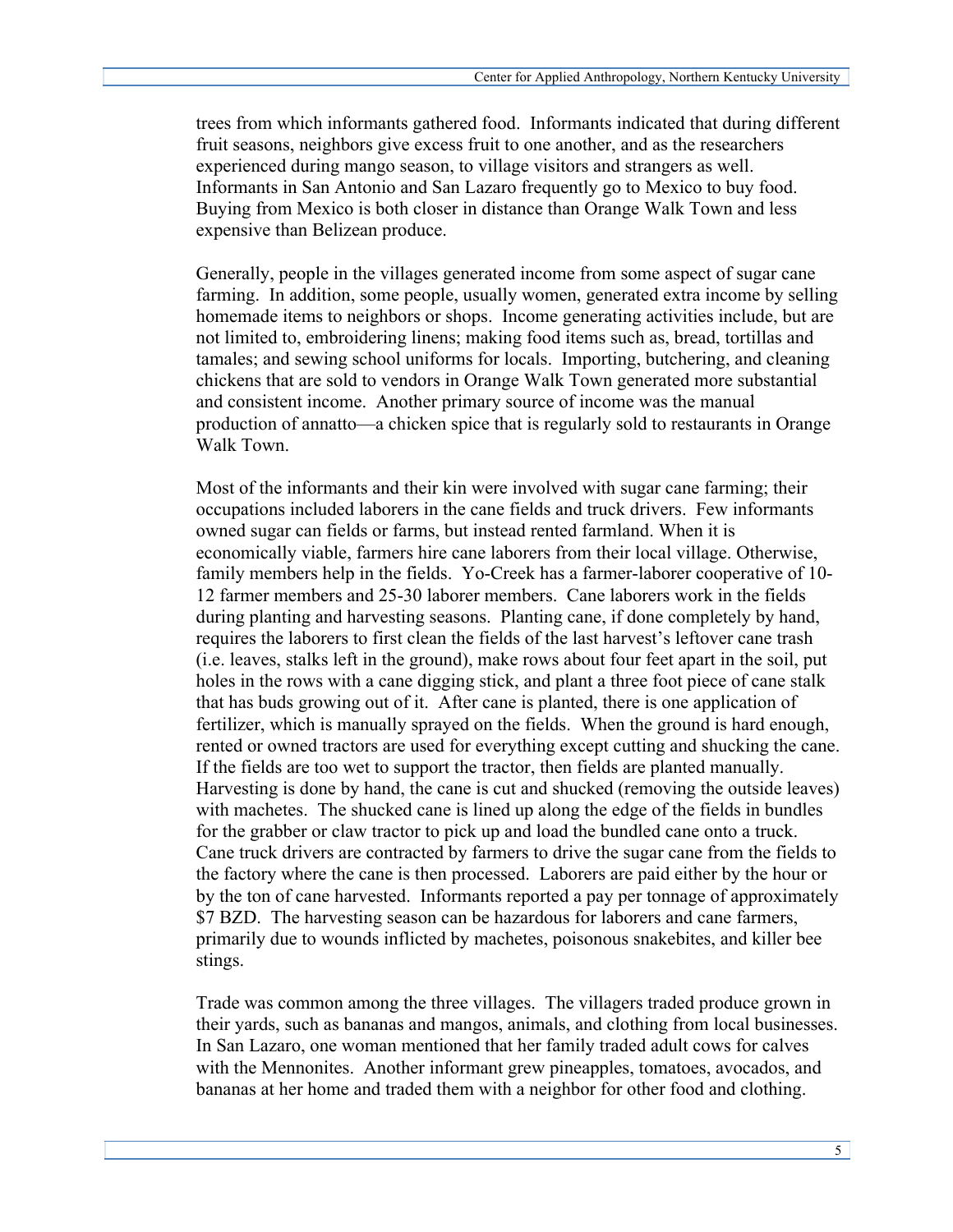For the most part, the majority of the informants traded within the community. Those who claimed to not be involved with trade stated that it was primarily due to lack of opportunity or product. However, some informants who had both opportunity and product elected to give away things to their friends, neighbors, and families, engaging in long-term reciprocity over short-term trade.

Informants reported sons who had contributed the most to the farm preferentially inherited that farmland. Land can also be divided equally amongst heirs. Birth order does not determine inheritance. Although the majority of informants reported that sons receive inheritance, some said that women, either a wife or daughter, would inherit the land. Though there were no strict rules about who is able to inherit, informants indicated it would be almost exclusively either spouse or children.

Land may be exchanged between family members. The most common example of this is owner giving a portion of their farmland to another family, most often to their direct offspring, nieces, and nephews. It is also common for siblings to give each other land. The person that is given the land is then the owner; they have to pay the yearly property tax unless they obtain the title to the land.

New farmland can be acquired through the village council (reportedly determined by the length of time one has lived in the community), by lease from the Lands Department, and by outright purchase of the property's title. If a person leases the land, then they must pay a property tax every year to the Lands Department. Acreage did not seem to affect the price of the property tax, as many interviewees claimed they paid about \$40 BZD every year. If a person owns the title of the land, then they do not have to pay the annual property tax. Some said that the title could be purchased outright, but other informants said that a person must wait 7 to 10 years before being able to purchase the title of the land.

Men, women, children, and the elderly perform different roles in the communities. Typically, men have the full time jobs, usually either in the sugar cane industry or construction. Sugar cane farming was the predominant source of employment through landowners producing and selling their crops to the nearby processing factory or as laborers helping farmers during the planting and harvesting season. The farming of sugar cane was an almost exclusively male job; very few informants mentioned women farming or the planting sugar cane.

Women are responsible for maintaining the domestic unit. The majority of informants responded that women do not usually have employment out of the home; they are responsible of taking care of the home and children. Some women made products to sell in their communities, such as baked goods as well as types of arts and crafts. Some women did have jobs in town, most commonly teachers, and various positions at Orange Walk Hospital. As mentioned above, few informants mentioned that women were involved in the process of sugar cane farming.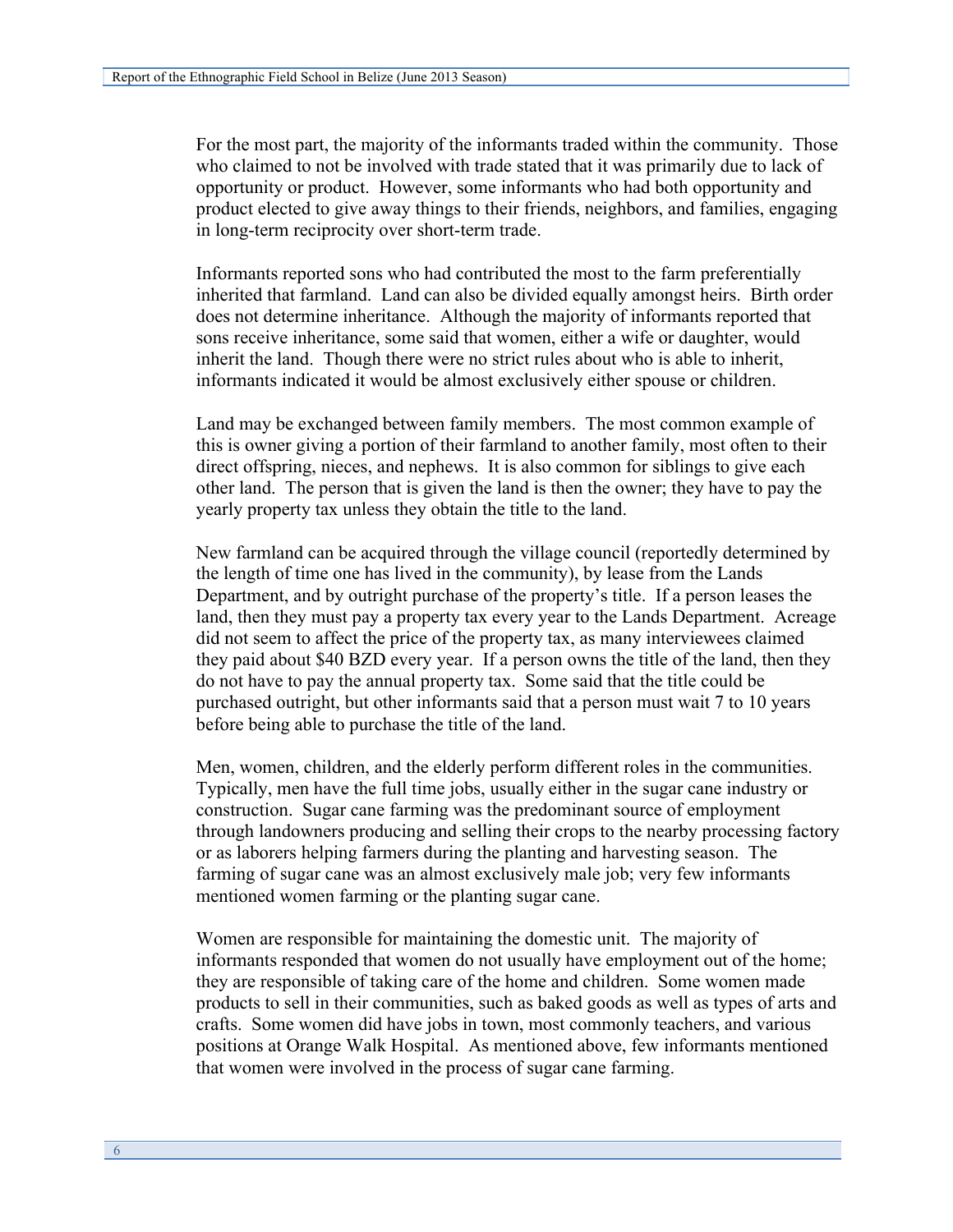Children and adolescents usually spend their days at school. After school, they return home to help around the house. Children who were under 5 years of age normally did not have any chores in the home. Boys and girls helped with maintaining the household when they reached a certain age. Typical chores included maintaining the yard, cleaning up rooms in the house, cleaning dishes, and taking care of their younger siblings. It was more common for boys to help their families during sugar cane season. Boys had to be at least 10 to 12 years of age to help in the fields. As the boys got older, they were allowed to be more involved in the process of farming sugar cane.

The last main group of individuals in the community was the elderly. Informants stated that the retirement age was around 60 years of age. A common exception to this rule was farmers, who would usually continue working until they were not physically able to do the labor, which may be before 60 years of age. Upon retirement, these individuals were given social security payments by the state. The elderly in the community commonly stayed at home, in which they would use their free time to do activities and hobbies, such as gardening.

# Kinship (Kin Groups, Descent, and Kinship Terminology)

Families in the villages reported that they had strong bonds with one another and that they preferred having the whole family live together, as they prioritize spending time together collectively. The husband/father typically earned the family's income and made many of the household decisions. Children inherited their father's last name. Adoption was also common among the informants we interviewed.

The households that were completely Spanish speaking utilized only Spanish terms when speaking to one another; for example, when parents would speak to their children, they would say, *hijos* (children), *cariños* (affectionate term), *negrito* (a child of a darker skin tone), *gordita* (a child who is chubby or overweight), and *bebitas* (babies). More commonly, however, they would call them by their names or nicknames. For example, a fragment of a family member's name, or calling one's mother "old lady" in Spanish or English. If the inhabitants of the household regularly spoke English, they would also use English terms when conversing with one another, such as "baby" or "love". These terms would also apply for Spanish-speaking couples; should they only speak Spanish, the most common term used for a spouse, girlfriend or boyfriend was *amor* (love). *Cariño*, the affectionate term commonly used for children, was also used between lovers. In addition, regardless of the most commonly spoken language of the household, the use of "babe" or "baby" was extremely common between lovers. Some parents called their children by their names only when they are upset with them, otherwise using affectionate Spanish terms. What was much less common among informants was that they would refer to everyone in their families solely by their names, even their wives.

Marriage and Family (Domestic Unit, Inheritance, and Socialization)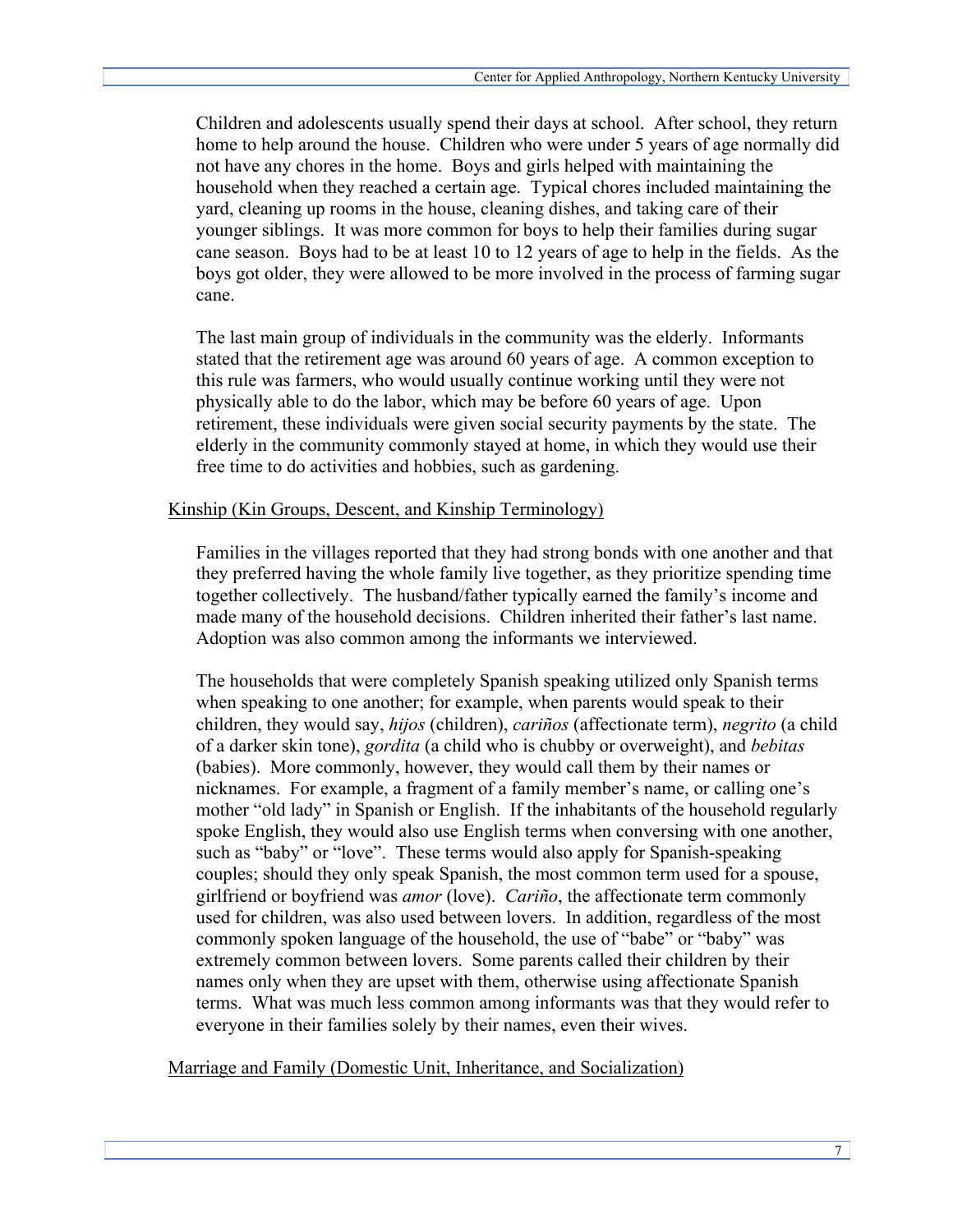According to informants, weddings are become less popular. Informants of the villages, in which interviews were conducted, reported that people are choosing to live together in a common law marriage as opposed to formalized marriage. People defined common law marriage as the couple moving in together and signing legal papers with no ceremony. The reason given for having a common law marriage rather than a formalized marriage was that the formalized marriage conferred no benefits over common law marriage, and it was expensive.

It seemed rare for informants to have had large weddings. When one does occur, it is similar to the following example. The informant described a traditional Catholic wedding in Orange Walk, which had both friends, and family in attendance. A reception followed the wedding at the bride's mother's house who served *Reno*, a traditional chicken stuffed with mashed boiled eggs and pork and beans and rice, coleslaw, and bean dip for the chicken. The bride's family and her husband's family paid for the wedding, this aspect of the wedding was uncommon because it is usually the groom's family responsibility to bear the expense. Honeymoons are uncommon, because they are too expensive. According to informants, people married in the Catholic Church are not allowed to get divorced; however, they are allowed to remarry if their spouse dies.

The more common type of wedding is the small wedding. One example of a small wedding occurred at a Catholic church in the San Antonio. The bride met her future spouse in school and had been dating a few years before getting married. They made the decision to get married because they had small children. The groom was a Seventh Day Adventist and his bride was Catholic, but they did not see this as a conflict and they agreed to be married in the Catholic Church. Villagers and family came to the wedding and there was not a party afterwards. They had "Black Dinner" which included chicken, beans, and rice. Both families contributed to the cost of the wedding.

Common law marriage was also a frequent occurrence. An example of common law marriage requires a common law certificate that can be obtained for a very small cost. This is option is chosen if one or both of the participants do not want or cannot afford a formal wedding. The small expense of the certificate is especially important to informants that could not afford a traditional marriage due to expenses of already having a small family.

Reasons for divorce include the general feeling that marriage is a partnership where spouses work together and when one does not contribute, they may divorce. Another reason given for divorce was if a spouse is rarely at home. Women may file for divorce in Orange Walk Town.

There were a few instances where informants reported that they did not want to get married at all. Generally, the reasons not to be married include costs and lack of benefits in being married. One informant stated that the only benefit of getting married is to collect a check if your spouse dies.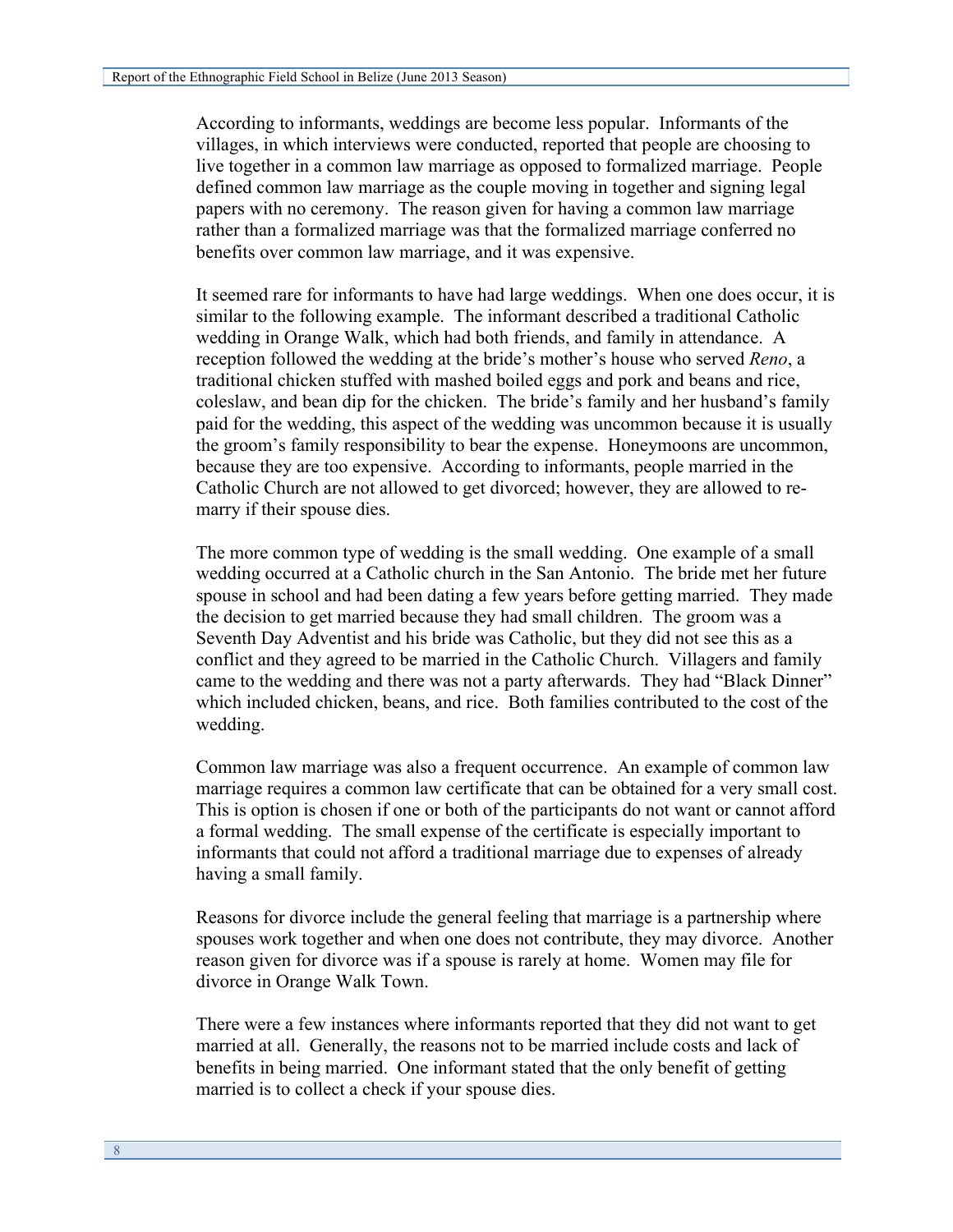The most common domestic unit consisted of parents and children; occasionally a grandparent would be also living in the household. In most circumstances, the village would be the home village of the husband. Informants reported that due to financial reasons, grandparents may come and stay regularly and adult siblings may permanently join the household. There are also community members that live alone.

Informants reported that they felt that the entire neighborhood consisted of their family. For example, one informant said that they consider everyone in Yo Creek family because they are related to almost half of Yo Creek's inhabitants. Aunts, uncles, and cousins are considered close family.

In addition to the socialization of children in their family, the children are also socialized through the formal education system. The educational system is dived into three main groups. This division is by chronological age. Each division is then further subdivided by groupings that contain individuals that are born approximately within a year of each other. The major groupings are infant, standard, farm. Each subdivision is named after the major grouping followed by a number. The numbers increase consecutively through the divisions (i.e. infant one, infant two). The child progresses sequential through these divisions as s/he ages and masters the requirements. The infant grouping consists of two subgroups. The standard is subdivided into six groups. The farm grouping is also divided into is groups. In Yo Creek, the average grade achieved by the informants was farm 3.5. There was a generational difference that is not reflected in the average educational achievement of farm 3.5. Many of the informants under 30 years old went to school until farm four or six, while those older than 30 completed, on average, standard six. In San Lazero, the average education was grade farm 1.72. In addition, in San Lazero, there was a generational difference in the length of education. The older informants did not go to school as long as the younger informants did.

#### Sociopolitical Organization (Social Organization, Political Organization, and Conflict)

Many people in sugar cane farming communities reported that politics were very important, and debates frequently happened. At the local level of government in Belize, there was the village council, or town council that consists of elected officials. Village council elections are held every 3 years. The council meets once a week, and consists of six members and one chairperson. Their duties include but are not limited to distributing disaster relief money, mediating minor disputes, collecting tax money, and cleaning the streets. The city council does not have legal authority and must rely on charismatic authority. Land disputes, which cannot be resolved locally and are referred to the regional government in Orange Walk.

Members of the village/town council come from a variety of backgrounds including but not limited to teachers, homemakers, and those that have contributed notably to the community in some fashion. For example, a young man, who was a community organizer, was recently voted onto the village council. He organized a local soccer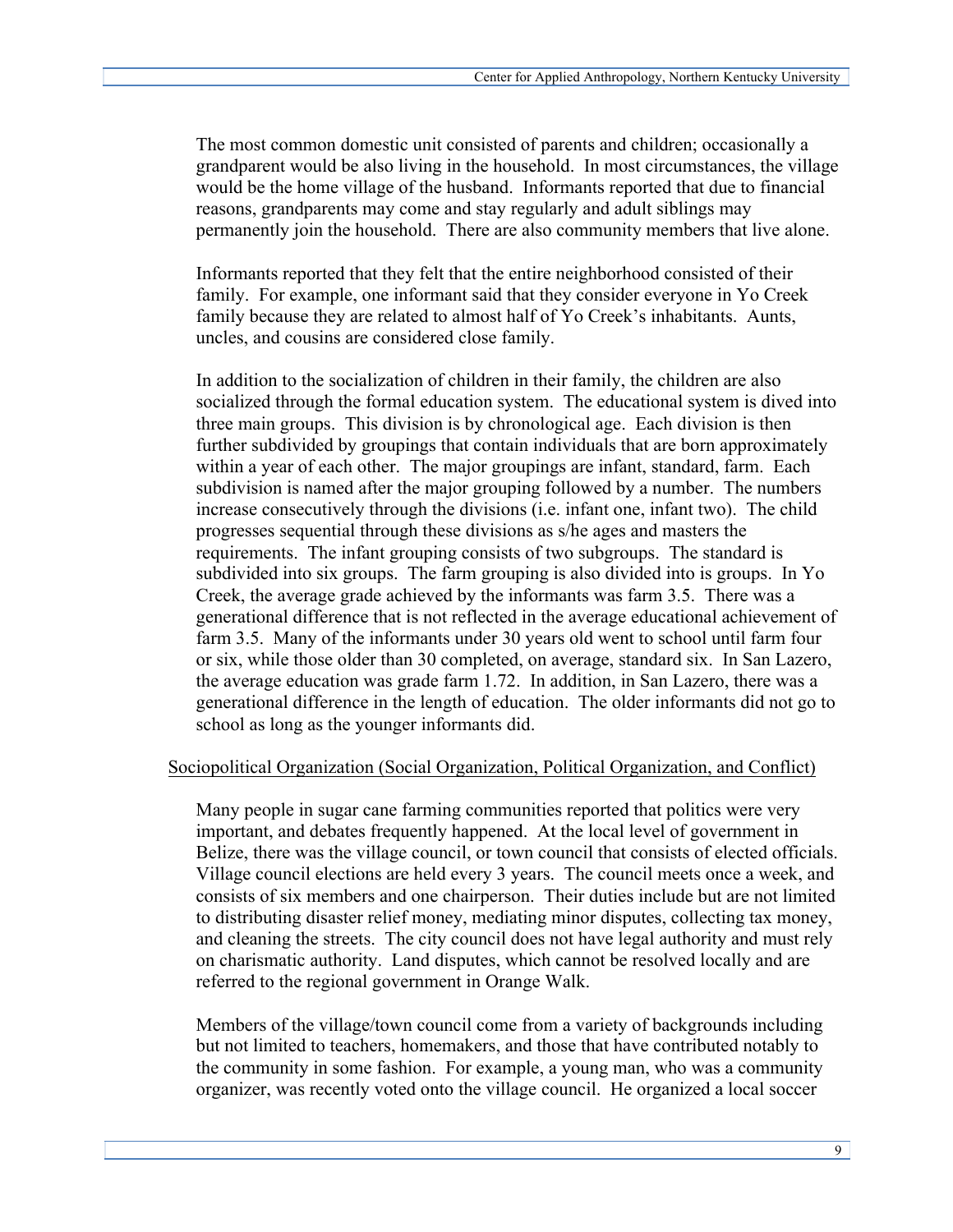league, and was successful in finding funding for trophies for the winners of the tournament. Both men and women can be elected to the council. In San Lazaro, there are currently two women on the council. They earned the title of "Machistas". Many of the governmental employees are perceived to be wealthy. However, this wealth and political power does not confer social status. One informant reported, "For us, everyone is the same."

Beyond the local government, the next level of government that the informants were interested in discussing was the national government. They reported that the national government consists of a prime minister, and a deputy prime minister, who is second in command. A house of representatives are elected area representatives. In total, 27 area representatives represent the people and vote for the prime minister. National elections are held every 5 years. Two political parties have power in Belizean politics. Although there are more parties, it is nearly impossible for a third party to achieve national power because voters are so deeply rooted within the political party they already support. The two major parties are the United Democratic Party (UDP), which is symbolized by the color red, and the People's United Party (PUP), which is symbolized by the color blue.

It is not uncommon for a town to be overwhelmingly supportive of one party. In Yo Creek, the strongest and more popular party was the PUP. While the other two villages, San Lazaro and San Antonio seemed to be more divided politically. Many people were very comfortable talking about politics; however, some people became very hesitant when asked about the village council or national government. The party in power of the national government while conducting interviews was the UDP. It was often reported that villages that had a "red" council would get more funding because of the political alignment with the party in power. Consequently, "blue" villages did not receive as much money. Some villagers compared the problem of political favoritism to racism. They also reported that it divides people, even children, and is the most common conflict within the community.

Typically people support the same political party as their family, although, there are instances of households being divided by politics. Often the political views of the husband determined the views of the household. Since it is believed by the informants that political alignment can assist or hinder individual dealings with local government, the informants believe that a person's perceived political affiliation can be more influential than their actual one. For example, in a village with a red council, an informant's house flooded. Her common-law husband was blue, however, she was red. She reported that the village council assumed she was blue and therefore, her family did not receive any aid. The perception of political favoritism is dividing the sugar cane farming communities.

Many people publicly show their support for their favored party. During election times, some people will wear red or blue clothes to match the party they favor. Religion rarely played a role in politics. Many villagers believed that elected party members would remember individuals showing support for the party and would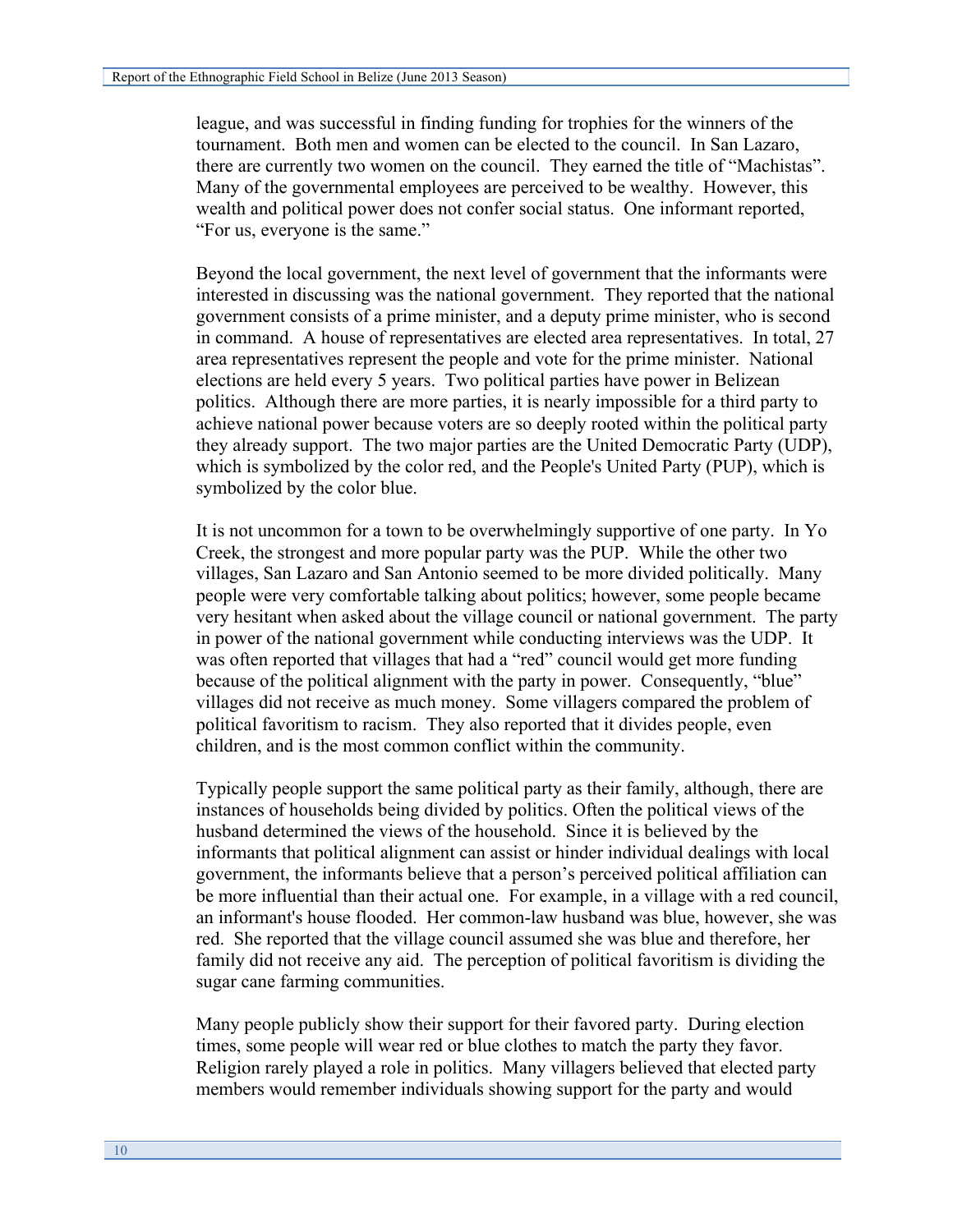reward those individuals in the future. In Belizean politics there are many ways for an individual's political affiliation to be known. Some people go to extreme lengths to create their political display. Many households display the political party's flag they support. Supporters of PUP have been known to spray paint PUP in blue on their property. The informants did not define the political differences between the PUP and the UDP. It was reported that little has changed since Belize was given its independence and that the political difficulties the nation faces is due to Belize being a nascent country.

The most widely reported problems in the local communities were truancy, assaults, theft, domestic violence, drugs, and alcohol. The police are based in Pine Ridge and Orange Walk. There were variable reports of the time it took for the police response to arrive upon the scene. This response rate was influenced by the nature and danger of the situations. Many of the problems such as assault and theft were attributed to be ancillary issues of the use of drugs and alcohol. The community takes truancy very seriously.

# Religion and Expressive Culture (Medicine, Religious Beliefs, Religious Practitioners, Ceremonies, Arts, Death, and Afterlife)

In the villages, health care providers were not usually present. If someone needed medical attention, the closest healthcare providers would be found in Orange Walk. There were both private and public physicians present in Orange Walk Town. Medical treatment at the hospital is inexpensive; however waiting time even for serious conditions can be extensive. Private doctors are also available but they are more expensive. Several informants indicated that the private doctors were worth the increase in price because the quality of care was better and timelier, especially for children. Informants reported that hospitals are staffed by Cuban interns and that people often feel like they are not getting appropriate medical attention. The high birth mortality rate at the public hospital in Orange Walk Town was also a concern. Multiple informants recounted a story of a mother who delivered twins but was only given one baby at the hospital and was told that she had only ever had one.

Health problems that people frequently faced in the villages were diabetes, anemia, and various forms of cancer, including breast cancer and leukemia. In cases of serious illnesses such as cancer, the financial hardships of paying for medical care were reported. One informant specifically mentioned having to take out loans to pay for cancer treatments. In cases of cancer, it is sometimes necessary to travel to Merida in Mexico for the best treatment. It was reported that some people chose to go to Guatemala for more affordable healthcare.

Some people in the villages relied on traditional ecological knowledge to take care of minor ailments. Of the three villages, there were no examples of full time traditional healers but they were present historically and were referred to as users of bush medicine. In San Antonio, there was a bush doctor in recent decades that had the ability to cure snakebites. In Yo Creek, one informant reported that there were bush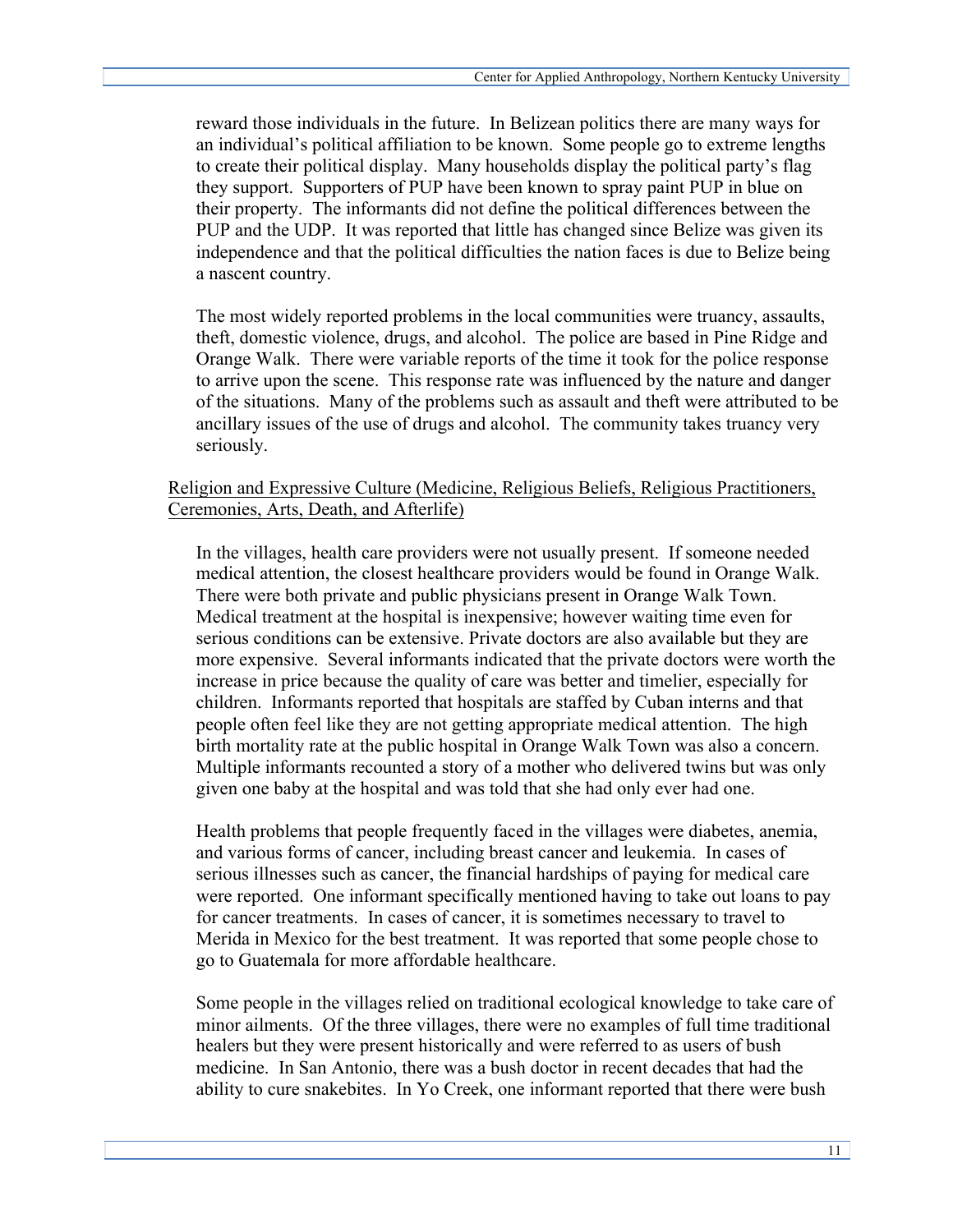doctors who were able to cure sick, crying babies by holding them. Hammocks are used for physical therapy to help back injuries. Lime was used to help coughs and ginger for stomach aches. There was a vine with narrow leaves that could be boiled and used to cure fungal infections. Sour orange leaves, lime, cinnamon, and garlic can be boiled to treat diarrhea. Lemongrass can be boiled to cure fever and infection and can cure a cough when paired with honey.

An additional way that people take care of themselves is by going to pharmacies to buy over the counter medications. Medications for colds, fevers, or minor pain could be obtained at a pharmacy or other shop in Orange Walk Town or the villages. Some older informants mentioned that while older generations would have made home remedies to treat these problems, younger people prefer to get pills. Parents who use traditional remedies for minor illnesses may not teach their children how to prepare and use these remedies due to a lack of interest in transferring the knowledge and the easy accessibility of pharmaceuticals. Some medications that are widely available in the United States are difficult to obtain in Belize so friends or relatives living in the United States would mail back medication.

There were private and public dentist offices in Orange Walk. The public dentist was associated with the public hospital. In San Antonio, it was reported that children's dental exams happen at the school when a dentist visits the village. From observations of the villages, there were no places offering dental care but dental hygiene products were available at the shops.

The major churches in the area were Catholic, Methodist, Seventh Day Adventist, Evangelical, and Pentecostal. Informants displayed various levels of devotion to their religious organizations and some went to meetings several times a week while others only went on special occasions. Members of the same family were often affiliated with the same church and tensions could arise from marrying outside of the church. When two people from different religious backgrounds were married, one would usually convert to their spouse's belief system or they would both stop attending church.

In every village visited, there was at least one Catholic Church and a Catholic school. Informants claimed that only Catholic schools received government funding. In many of the homes of the informants who identified as Catholic, there were crucifixes and images of Jesus hanging on the walls. While some homes would contain only one or two images or crucifixes, others would have several. Catholics seemed to make up the majority of informants from all three villages. Catholics in San Lazaro typically met every Sunday but meetings were not set in stone because the Priest traveled and was responsible for leading churches in other communities as well. Catholics in Yo Creek typically mentioned attending a weekly mass that occurred on Saturday or Sunday. According to some informants, Yo Creek's Catholic Church also had additional meetings throughout the week.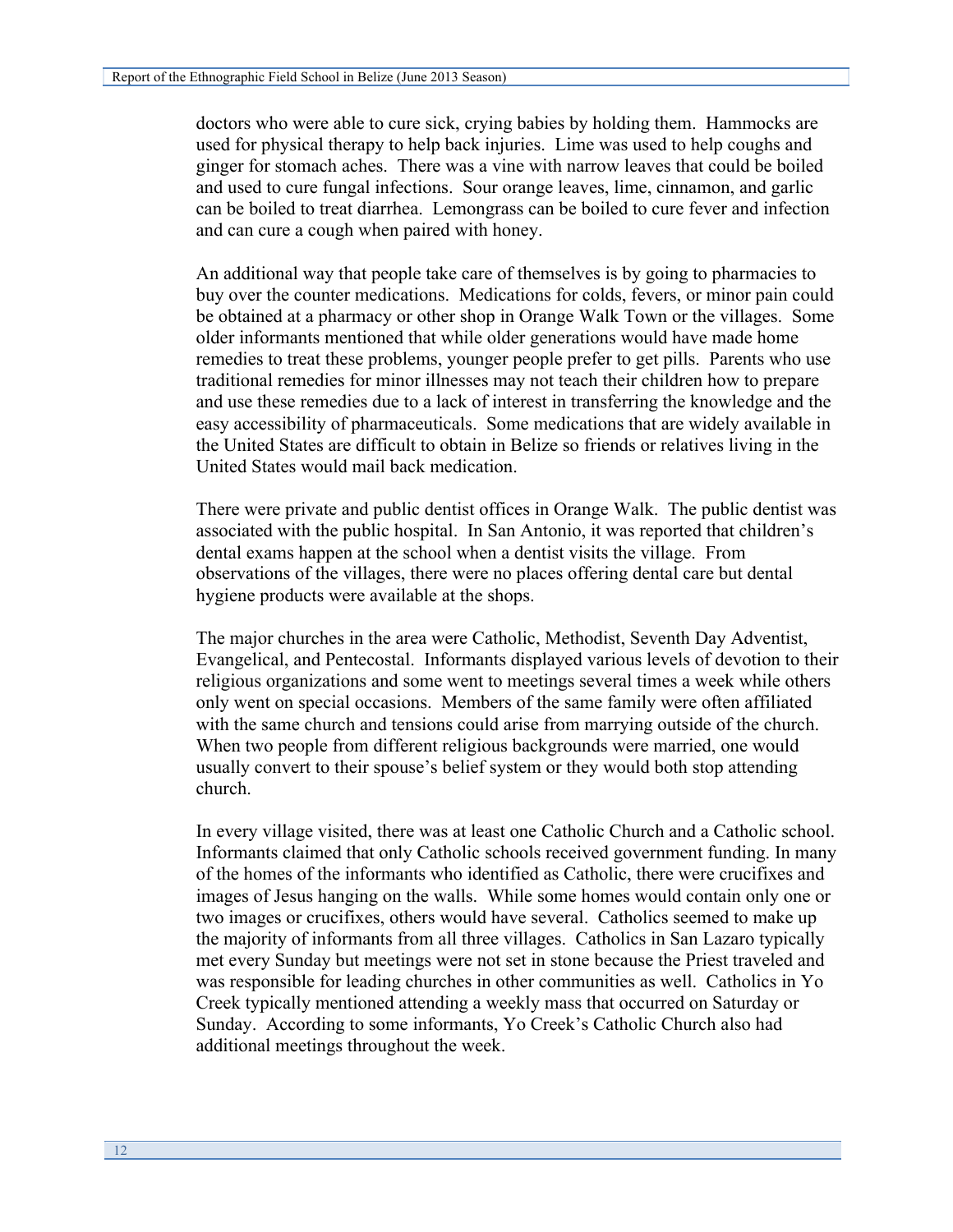In Yo Creek the majority of informants who did not identify as Catholic identified as Evangelical. There was an Evangelical school in the village affiliated with the church. The Evangelical church in Yo Creek was partnered with missionaries who had recently built a basketball court. Yo Creek's Evangelical church held meetings throughout the week but most people mentioned attending one on Mondays. The church had separate meetings for men, women, and youth to attend that sometimes occurred on different days. According to our informants, the church was involved in some community service projects in the community that involved working with youth.

In San Lazaro, along with the Catholic Church there were also Methodist, Pentecostal, and Adventist churches. Many informants identified as Methodist, Pentecostal, or Seventh Day Adventists. According to one informant the Seventh Day Adventist Church in San Lazaro had about 50 members. Methodist missionaries were present in the village. San Lazaro had two Pentecostal churches. One church was affiliated with other Pentecostal churches throughout Belize. The other Pentecostal church had been built by and was partnered with an American church in Arkansas. The Pentecostal church affiliated with American missionaries was larger than the one that was strictly Belizean.

Evangelical and Mennonite faith was practiced in San Antonio. The Evangelical church was active in the community. Evangelical missionaries would come from America once or twice a year and would get the youth of the village involved in activities. The Mennonite church in San Antonio was called a Mennonite Witness church. The people that attended it were Belizean, mostly Mestizo, who attempted to follow the same beliefs, rules and guidelines of the German Mennonites that lived in nearby communities. Despite the differences in the belief systems of the churches that we encountered in the villages, everyone got along surprisingly well.

Celebrations and ceremonies vary depending on the village, religion, and personal beliefs. Mother's Day and Father's Day are celebrated in the three villages. One informant in San Lazaro reported that Mother's Day is more festively celebrated than Father's Day. The informant joked, "Father's Day doesn't make the list." Mother's day in San Lazaro is celebrated with balloons and games, including a game that is similar to Musical Chairs. Mass is held at village churches on Mother's and Father's Day.

Belize's Independence Day is celebrated on September 21, and festivities take place in both the individual villages and in Orange Walk Town. Most people go to Orange Walk Town to see the commemorative parade and participate in music and dancing, fireworks, and feasts, which include traditional Belizean fare—rice and beans, chicken, tamales, and hot dogs. Schools from Orange Walk Town and the surrounding villages perform presentations such as dances and plays. Individual villages also commemorate Belize's Independence Day by having small parades through the streets. The school children usually dress up in costumes of traditional Maya garb and march through the village.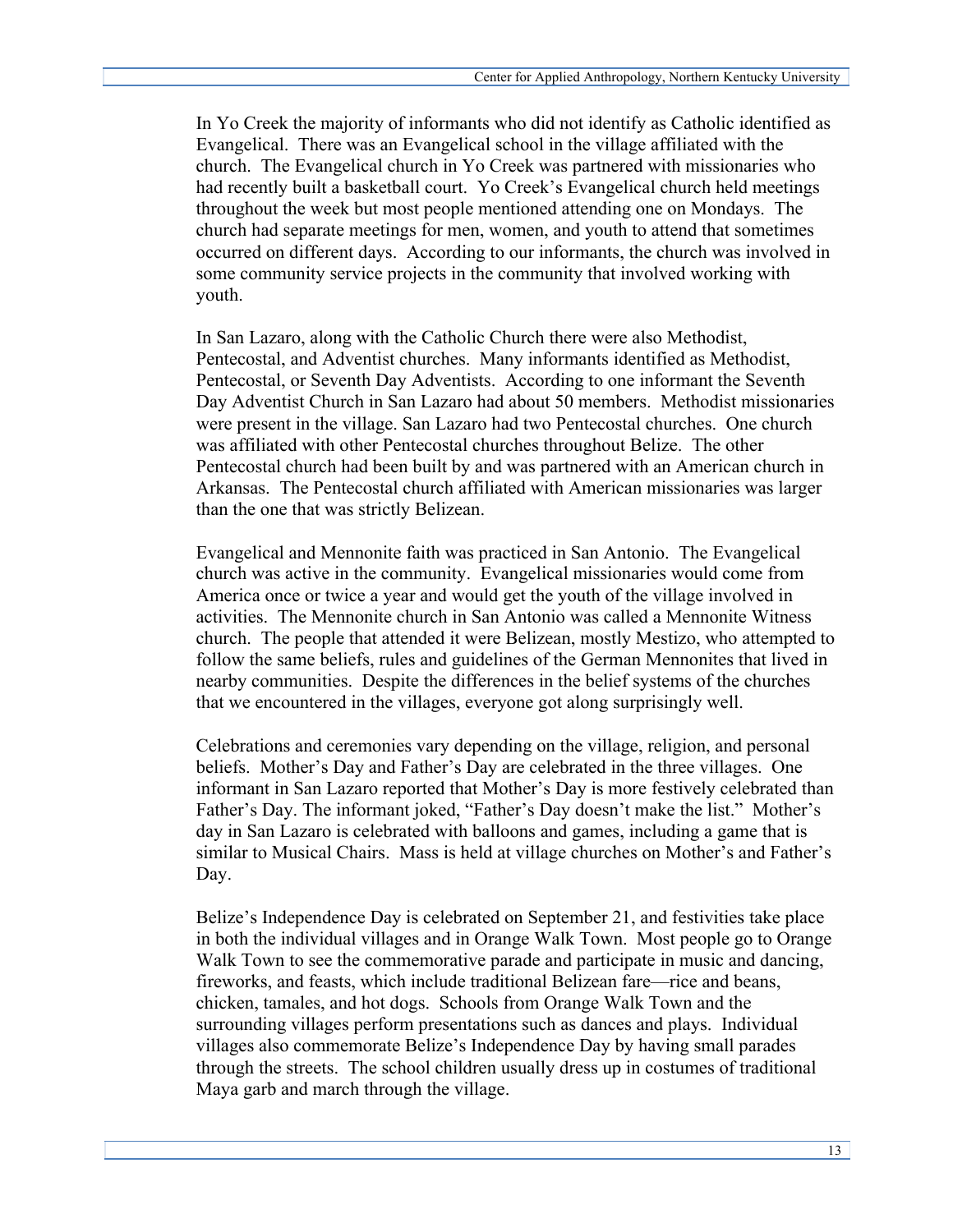The villages named after saints, San Antonio and San Lazaro, celebrate their patron saint once a year, sometimes called Day of the Village. In San Antonio, an informant described the day as a track-and-field types, with relay races, swimming, and other outdoor activities. San Antonio Day is on June 13. The Catholics in San Antonio call the Day of the Village the *Feast of the Patron*, and includes a metaphorical walk with the Patron where villagers walk through the village streets, followed by a feast consisting of rice, beans, chicken, and tamales. San Lazaro Day, or the San Lazaro Feast, is celebrated on December 17. Another day in San Lazaro—Culture Day—is observed in the schools and gives students the opportunity to explore other cultures of the world through food, costume, stories, and presentations. An informant described a Hindu costume and dance that her daughter was practicing, and lamented that she did not know what to make for her dish. No one in Yo Creek mentioned a village day.

Different religions practice different ceremonies in the villages. Baptisms are performed at different stages of life according to the religious faith of the individual. Babies born into a Catholic family are baptized when they are infants, but those of non-Catholic faiths, such as Pentecostal, are baptized as an adolescent or adult whenever they see fit. A Pentecostal baptism is done in a natural body of water and up to ten individuals are baptized in one trip. Family and friends bring food and drinks and spend the day at the water with the baptized. The individual that is being baptized makes a testimony about why they want to be baptized, and after the complete submersion in the water, they talk about how they feel. Parents of non-Catholic faiths may devote their child to Christ when the child is an infant. Evangelic faithful have a Holy Communion ceremony. A Pentecostal informant spoke of Bible Day, observed on October 31, and is celebrated with a parade of a truck and trailer decorated as a giant bible with bible verses written on it. The informant was adamant about all inhabitants of the village being welcome to the parade, especially all Christian faiths present in the village.

Christmas is celebrated differently by different Christian faiths. In the Evangelic church, members gather at the church for Mass and Christmas-themed presentations. One Pentecostal informant from San Lazaro described a Pentecostal Christmas celebration as a type of lock-in, where church members stay the night in the church, make tamales, pray, and learn about the bible. Some informants explained that they raise chickens and turkeys to slaughter and eat on special occasions, such as Christmas.

Birthdays are celebrated with a family get-together at a family member's house. The traditional birthday consists of a dinner of Belizean food, a piñata, and a flan cake. Presents such as clothes, shoes, and money are given to the individual celebrating the birthday. An informant told us that some people celebrate birthdays and anniversaries with a power point presentation of pictures of the celebrated individuals through the years. Graduations from high school and college are celebrated in a similar way as birthdays, with a barbecue of traditional Belizean food and a gathering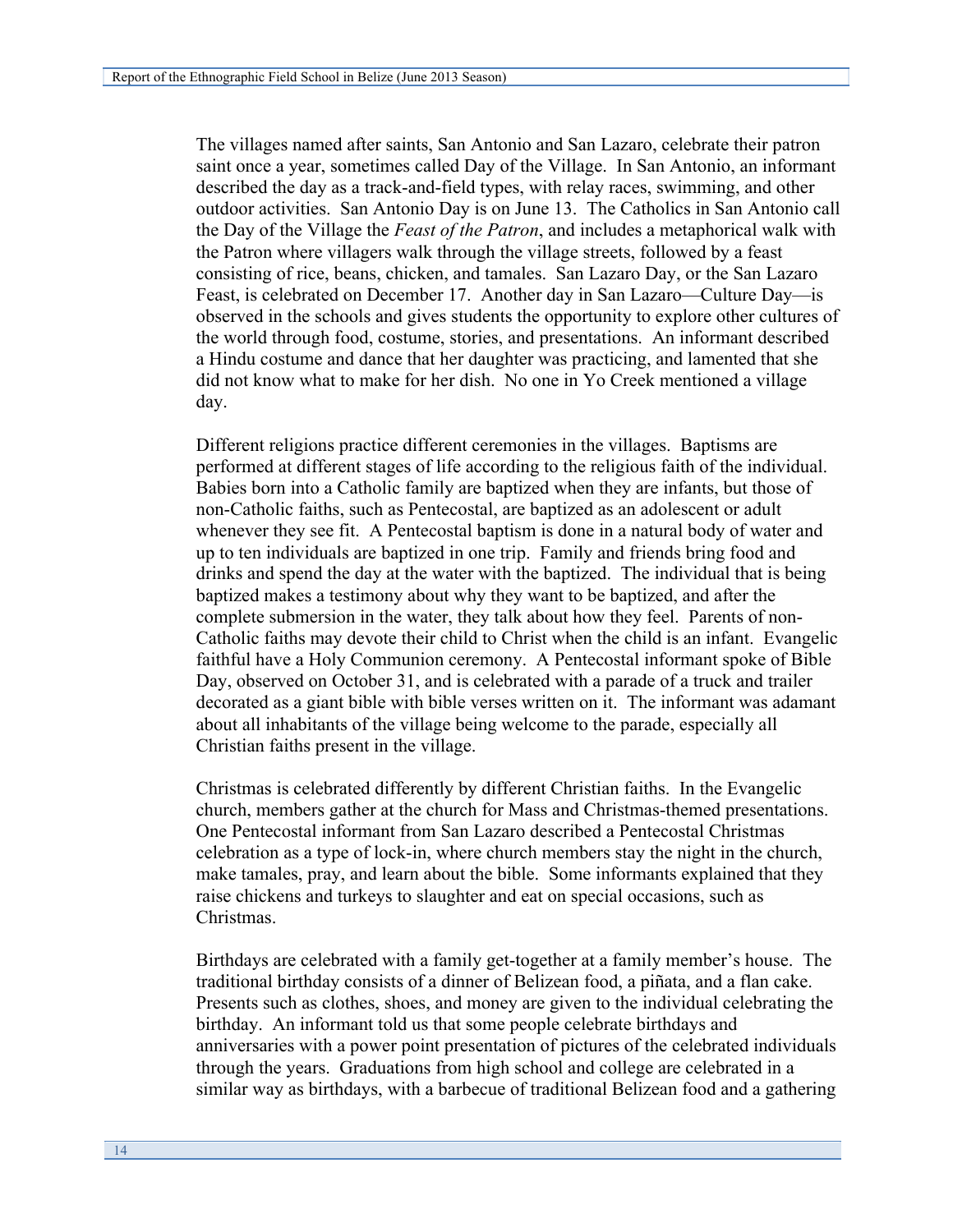of family and friends. The graduation ceremony proper involves graduates donning caps and gowns of the school's colors and walking up to receive a diploma. An informant from Yo Creek poured a concrete dance floor in the middle of his yard for his son's graduation celebration, which included music and of course dancing and traditional Belizean fare.

In addition to modern ceremonies such as birthdays and religious holidays, a traditional Maya ceremony has survived. An informant described a Maya rain ceremony, which is still used today by some farmers during times of drought. The informant explained that his father was a farmer, and the first thing he did when he planted corn was to ask the gods for help in his harvest. He then explained that the Maya god of rain was named *Chaac*, and he was called upon to bring rain to farmer's *milpas* (crop fields). The ritual includes a *Meen* (Priest) to sprinkle a bucket of water around the altar as a symbol of rain. The informant was adamant about the *Meen*  being a man, not a woman. The informant assured us that this was not just a myth, but was effective, as he personally saw storm clouds form after the performance of the Maya rain ritual.

Artwork in the villages was limited. There were a number of female informants that embroidered for enjoyment. Informants that embroidered created things like pillowcases, table runners, and dresses. An informant in San Antonio spoke of learning how to embroider through a class held in another village and that her mother also embroidered as a hobby. This informant created embroidery patterns on white cloth in the shape of flowers, butterflies, geometric designs, and Disney princesses including Belle, Cinderella, and Aurora. She purchased her materials from Orange Walk Town, or other nearby towns. It was reported that a man from the Peace Corps was living in San Antonio, and formed a "ladies' group" where women of the village would gather and learn how to embroider, decorate cakes, and cook different things, most notably soy sauce. The Women's' Group, we were told, met once a week.

Another form of expressive art found in the villages was music. A young man in San Lazaro expressed his passion for singing, especially worship songs, as he was an active member in the Pentecostal church. Other informants described using musical talents as a form of religious worship, including a pastor for the Seventh Day Adventist church's children that formed a band compete with a lead singer, a drummer, and a guitarist. The informant reported that he had taught his children the basics of what he knew musically, and then they furthered their instrumental education through Internet sources such as YouTube. In San Antonio, music could be heard playing from houses—drums, guitars, and vocals. Most of the music was covering contemporary American bands such as Green Day.

Folklore as a form of spoken art was prevelant in the villages. The majority of the informants described the same characters, including figures, such as *Xtabai*, *La Llorona*, *El Sisimite*, and *Aloox*, although stories often overlap. Most of these stories contained some kind of moral lesson, as one informant in Yo Creek explained that everyone in the village knows the same kind of stories. He told us that *El Sisimite*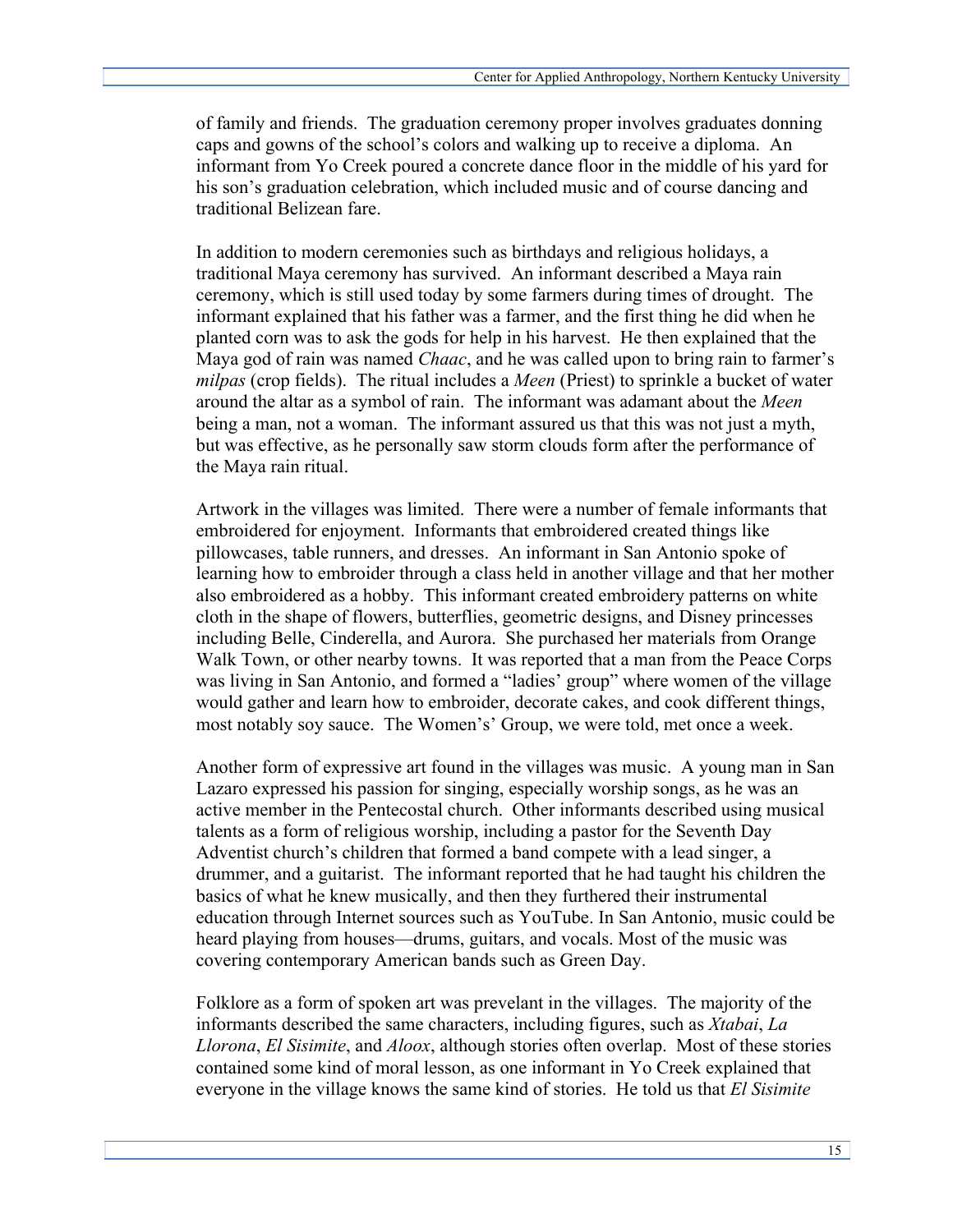walks backwards in order to trick unsuspecting victims into thinking he's walking away from them, when really, he's getting closer. He assured us that *El Sisimite* lives mostly in the southern part of Belize. Another informant described *El Sisimite* as an ape-man who frightens his prey to death. The same informant told us that the *Aloox*, or a small man sporting a large hat, was otherwise known as an elf in English. The story of *Aloox* tells of two creatures; one good *Aloox*, and one bad *Aloox*. The bad *Aloox* is suspected of running away with women and destroying them in the forest. Another informant claimed that if the bad *Aloox* asks to see one's hand, one must always hide one's thumb, lest the *Aloox* cut it off. The good *Aloox* protects the forest, milpas, and Mayan sites. The *Aloox* wears a very big hat, and some informants described his feet as being backwards like those of *El Sisimite*, so one could not tell if he is walking towards or away.

*La Llorona* is a female character that is known as the "crying lady" and, in some places, a woman in white. Legend has it that she drowned her two children in the river, and now mourns them and steals other mischievous children. The *Xtabai* is said to be a beautiful woman with long black hair who, like *La Llorona*, wears a long flowing white gown, and floats slightly above the ground. *Xtabai* is identified by her feet—one foot is that of a bird, and the other is a hoof. The *Xtabai* appears mostly to men, and usually drunk men walking alone at night. If an individual sees *Xtabai*, he or she must never speak of it, or else contract typhoid and probably die. To many villagers, these stories are not just legend, but are claimed to have been experienced by a close family member. One informant said that her sister-in-law saw one, and screamed "*Xtabai*". She became very sick for three days. In San Antonio, an informant claimed that *Xtabai* appeared at a natural spring in the village. Certain trees are mysterious to the villagers, as the stories claim both *Xtabai* and *La Llorona* live inside of them. Some informants became uneasy when asked about the *Xtabai* or the *La Llorona*, and in one instance, an informant looked away and refused to speak on the subject at all.

Another oral tradition told of a green lizard that lives in the forest and "loses people". An informant described the legend as a first-hand experience, and said that if the green lizard runs around a tree twelve times and one does not see him, they will become lost in the forest. If one spots the lizard before he completes his twelve circles, they will find their way out. Each village has its own distinct culture, but there are parallels through all three of them that proved constant.

There is a marked effort towards Maya cultural revival, and it is said, at least in Yo Creek, that there are about 25 people who practice some form of Maya tradition. While no one practiced pre-contact Maya religion, there were people who knew stories from Maya lore. The most popular accounts were of *Xtabai* (as described above). One informant reported that their brother had been preyed upon by an *Aloox*. Intriguingly, *La Llorona* was also mentioned, as a character of local mythos.

There was only one interview in which there was utterance of Witchcraft. It should be noted that the interview was given by an Evangelical minister and his wife, and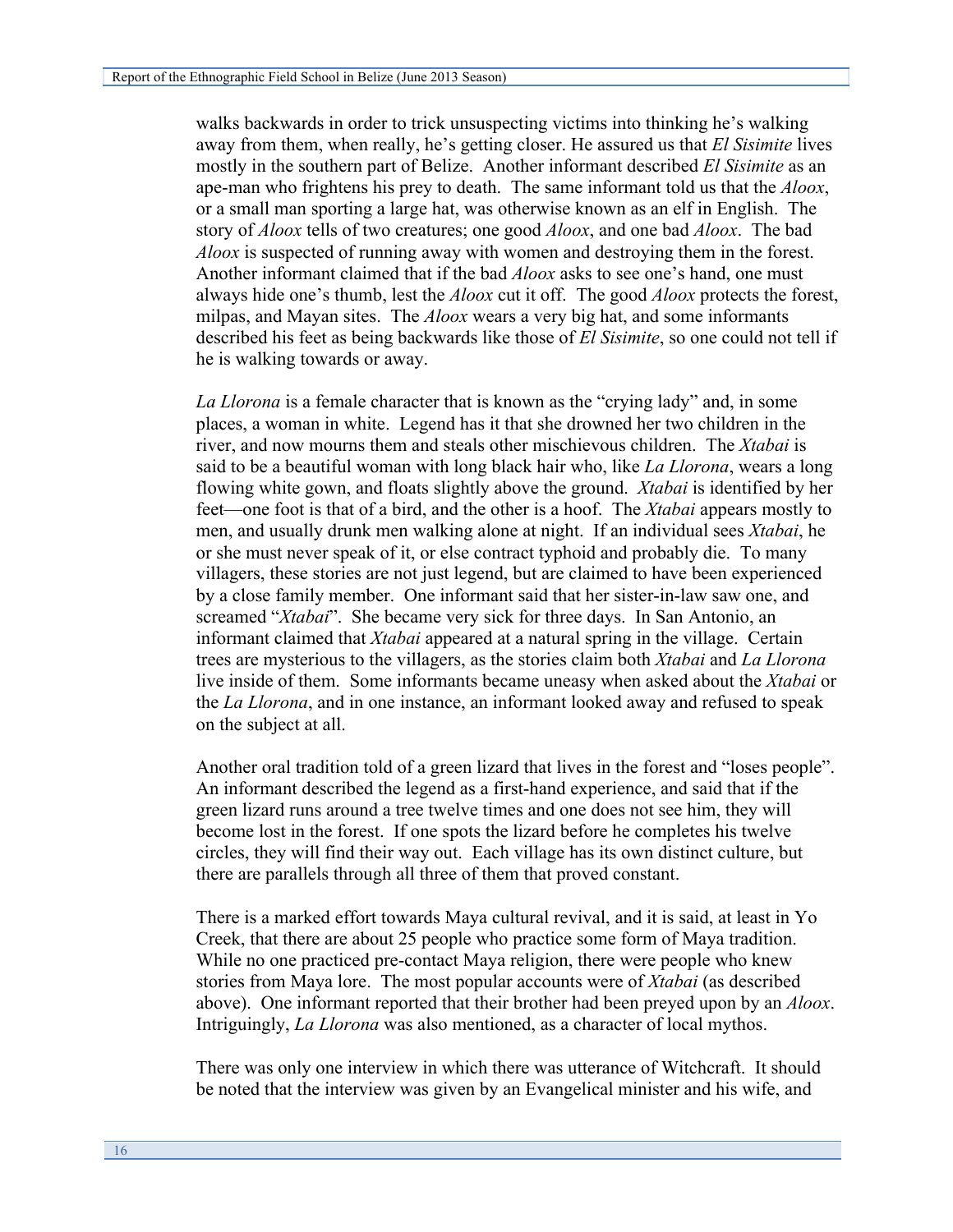that they often related the practices to Satanism. The rituals in question involve potions, for love or revenge, and dolls that they stick pins in, which resemble Voodoun dolls.

While people still have Maya myths, their death rituals are mainly Christian. When a death occurs, people have a wake, and then they take the body to Church for a service, and then to the grave. In the Catholic funerals, the occasion is known to the community and everyone in town comes together to help the bereaved, bringing medicine, money, food (sandwiches were extremely popular) to help them pass the night when they would sit with the dead. There are, however, some subtle variations. While most funerals are held in the village, some are planned and done in Orange Walk Town. Funeral guests are typically those people who knew the deceased in life, from family and friends to acquaintances. The funeral of one informant's sister was very large, and the informant said that there were people from the entire district there, as she exerted great influence in the community.

Regardless of religious affiliation, all people are buried in the same burial ground, which in all three cases was located at the edge of the village. Where one is buried seems to be a matter of choice. People have mentioned being buried at home or close to family as important and most often choose to be buried in those places. Sometimes remains are transported great distances for interment. There were a few graves around the Church in San Antonio that belonged to the original owners of the land. Churches have the holiest ground, but this is no longer allowed due to lack of space.

In the last 50-60 years, the aboveground burial style, in which the coffin is encased in a block of cement above the ground has become the norm. There are also burials underground, which used to be more popular, but are now considered poor burials. One informant reported that people used to be buried in the yards of their homes, which is a distinctly Maya tradition. He went on to mention that the Church had legally put a stop to that, but that it had been practiced within the last two decades.

The majority of informants identified themselves as Christian and believied that the afterlife consisted of spending eternity in either heaven or hell. One informant described an out-of-body near-death experience, which solidified his belief in the Afterlife, as he said he felt his soul leaving his body, and that he was falling, he believed to Hell. Only two informants mentioned reincarnation. One informant said that "sometimes God is not finished with us here" and will offer another chance for people in another life. A few informants said that there is nothing after death and claimed to not know about the soul.

# **Conclusion and Future Research**

The report documented the findings of the ethnographic field school organized by the CfAA at NKU in Orange Walk District, Belize during June 2013. This field season successfully met its goal, to focus on broad topics (history and cultural relations; economy; kinship, marriage, and family; sociopolitical organization; and religion and expressive culture)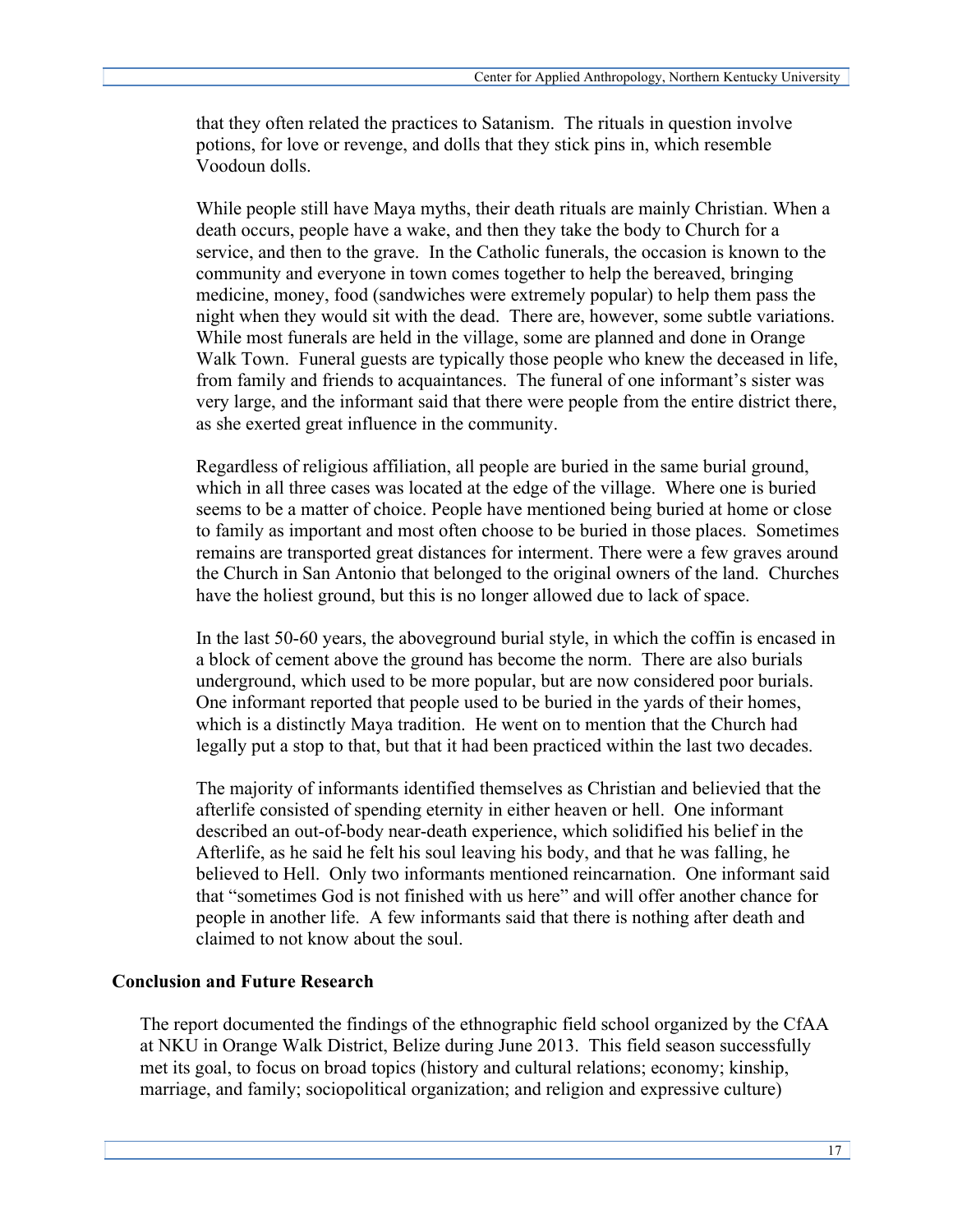forming a basis for further study of sugar cane farmers in Northern Belize. In future field seasons, the focus of research will be on topics more directly assisting SIRDI in constructing development programs among farmers in Northern Belize, beginning with sugar cane farming as indigenous knowledge (as Sillitoe and Dixon 2005) and documenting household economic behavior (as Wilk 1991).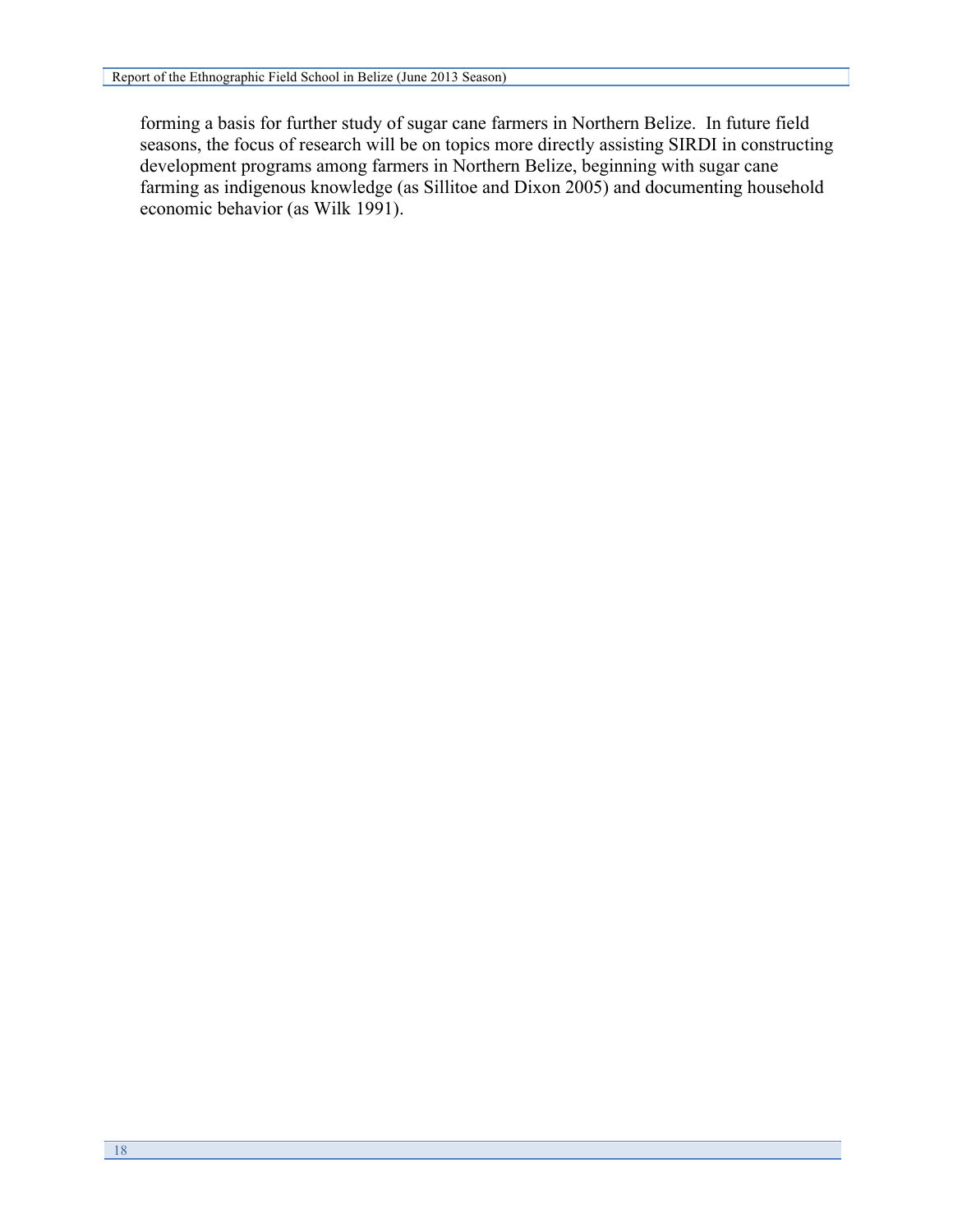#### **Appendix A: Informed Consent Statement**



**College of Arts and Sciences** Department of Sociology, Anthropology, and Philosophy Landrum Academic Center 217C Nunn Drive Highland Heights, Kentucky 41099 tel 859.572.5259 | fax 859.572.6086

www.nku.edu

#### INFORMED CONSENT TO PARTICIPANT IN A RESEARCH PROJECT

TITLE OF PROJECT: Ethnographic Field School

NAME OF PRINCIPAL INVESTIGATOR: Dr. Douglas Hume, Northern Kentucky University

CONTACT NAME AND PHONE NUMBER FOR QUESTIONS/PROBLEMS: Douglas Hume, Ph.D., Associate Professor of Anthropology, Northern Kentucky University, humed1@nku.edu or 859-572-5702.

PURPOSE OF RESEARCH: This research project records the way of life of sugar cane farmers in Northern Belize with the intent to share the results on the Internet, journals and conference proceedings as well as in a report to the Belize Sugar Cane Farmer's Association, Institute of Social and Cultural Research, and the Sugar Industry Research and Development Institute.

PROCEDURES/METHODS TO BE USED: The interview includes questions about your household economic behavior and sugar cane farming methods. The interview is estimated to last between five minutes to one-half hour. The audio recording of the interview will be securely stored and destroyed after it is transcribed. Data collected in this study will then be anonymous, as we are not collecting names or other identifying information. You will not be paid for being in this study.

RISKS INHERENT IN THE PROCEDURES: There are no known risks.

BENEFITS: It is hoped that the results of this research will influence how the Belize Sugar Cane Farmer's Association and the Sugar Industry Research and Development Institute develop educational programs about farming, health, and economics for sugar cane farming families in Northern Belize.

CONFIDENTIALITY: The only identifying information that we will keep on record is this signed document, which may be inspected by the Institute of Social and Cultural Research and other human protection bodies. This document will not be connected with you interview data.

LIABILITY: Neither the researchers, their agents, or you (the participant) are liable for any damages or penalties from participating in this research.

PARTICIPATION: Your participation in this research is voluntary. If you decide to participate in the study, you may withdraw your consent and stop participating at any time without penalty or loss of benefits to which you are otherwise entitled.

Your signature acknowledges that you have read the information stated and willingly sign this consent form. Your signature also acknowledges that you have received, on the date signed, a copy of this document.

| Participant name (printed)           | Participant signature | Date |
|--------------------------------------|-----------------------|------|
| Witness to signature (project staff) | Date                  |      |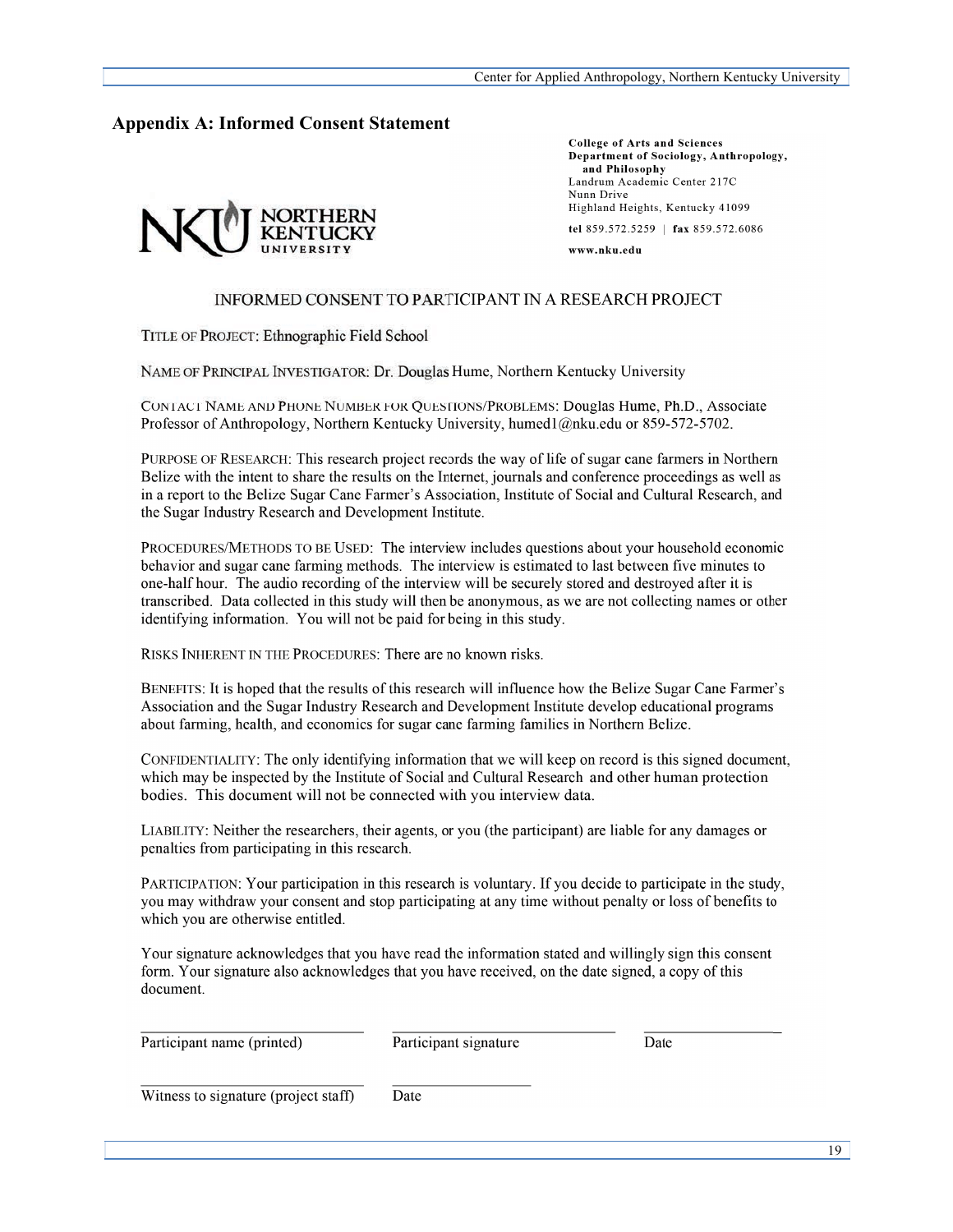# **Appendix B: Interview Schedule (Procedure)**

Two students

- 1. Primary Interviewer (Informed Consent/Recorder/Questions)
- 2. Secondary Interviewer/Observer (Back-up Questions/Observational Data)

Informed Consent Statement

Interview and Observation Questions

- 1. Orientation (identification and location, demography, settlements, linguistic affiliation)
- 2. History and Cultural Relations, Economy (subsistence and commercial activities, industrial arts, trade, division of labor, and land tenure)
- 3. Kinship, Marriage, and Family (kin groups, kin terms, marriage, domestic unit, inheritance, and socialization)
- 4. Sociopolitical Organization (social organization, political organization, social control, and conflict)
- 5. Religion and Expressive Culture (beliefs, religious practitioners, ceremonies, arts, medicine and death and afterlife)

After Interview Notes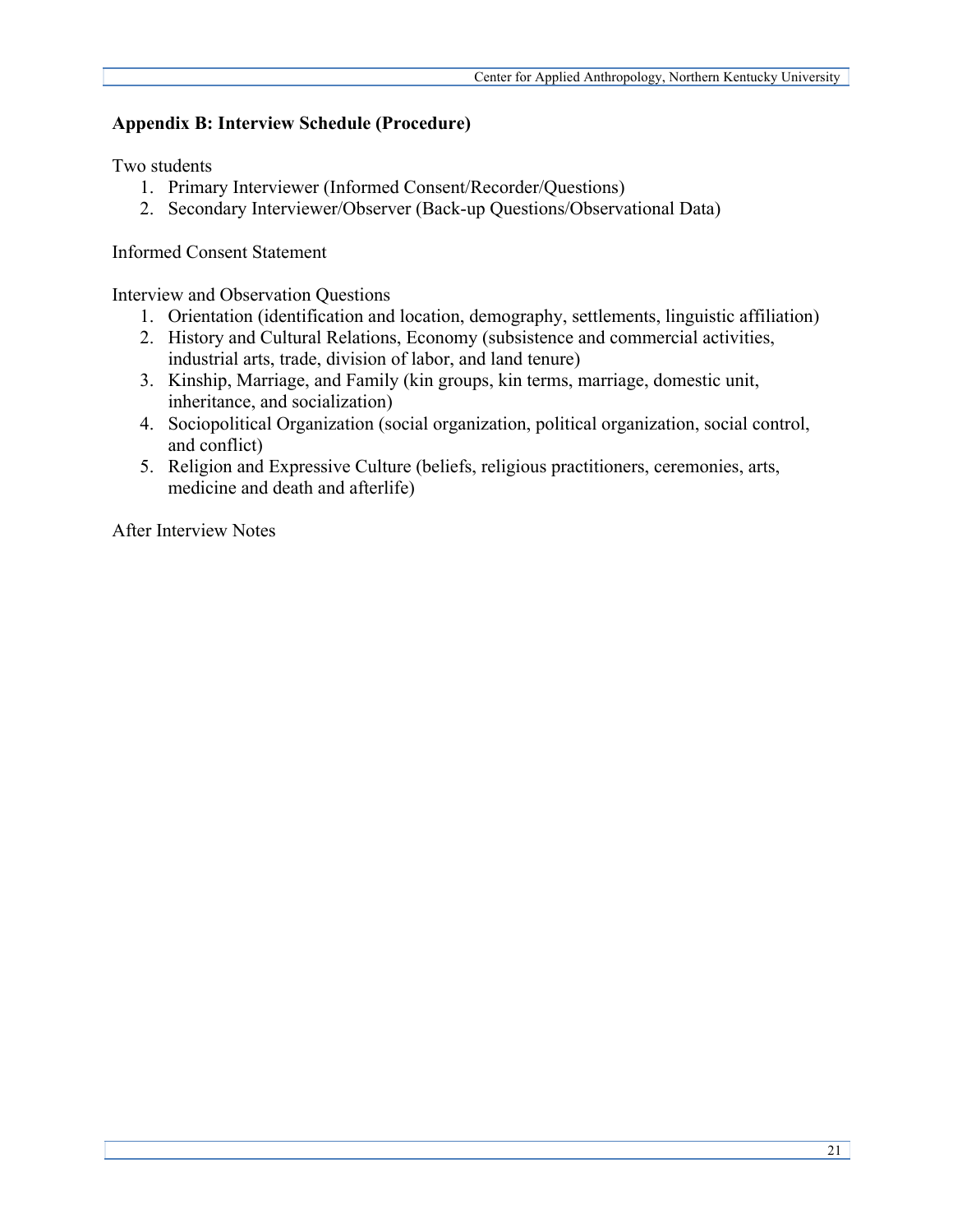#### **Sources Cited**

- Amiguet, Virginie Treyvaud, John Thor Arnason, Pedro Maquin, Victor Cal, Pablo Sanchez Vindas, and Luis Poveda. 2005. "A Consensus Ethnobotany of the Q'eqchi' Maya of Southern Belize." *Economic Botany* 59 (1): 29–42.
- Atran, Scott, Douglas Medin, Norbert Ross, Elizabeth Lynch, Valentina Vapnarsky, Edilberto Ucan Ek', John Coley, Christopher Timura, and Michael Baran. 2002. "Folkecology, Cultural Epidemiology, and the Spirit of the Commons: A Garden Experiment in the Maya Lowlands, 1991–2001." *Current Anthropology* 43 (3): 421–50. doi:10.1086/ca.2002.43.issue-3.
- Beach, Timothy, Sheryl Luzzadder-Beach, Nicholas Dunning, Jon Hageman, and Jon Lohse. 2002. "Upland Agriculture in the Maya Lowlands: Ancient Maya Soil Conservation in Northwestern Belize." *Geographical Review* 92 (3): 372–97. doi:10.2307/4140916.
- Bonner, Donna Maria. 1999. "Garifuna Town/Caribbean Nation/Latin American State: Identity and Prejudice in Belize". Ph.D., United States -- New York: State University of New York at Buffalo.
- ———. 2001. "Garifuna Children's Language Shame: Ethnic Stereotypes, National Affiliation, and Transnational Immigration as Factors in Language Choice in Southern Belize." *Language in Society* 30 (1): 81–96.
- Bourbonnais-Spear, Natalie, Rosalie Awad, Pedro Maquin, Victor Cal, Pablo Sanchez Vindas, Luis Poveda, and John Thor Arnason. 2005. "Plant Use by the Q'eqchi' Maya of Belize in Ethnopsychiatry and Neurological Pathology." *Economic Botany* 59 (4): 326–36.
- Bourbonnais-Spear, Natalie, Jocelyn Poissant, Victor Cal, and John Thor Arnason. 2006. "Culturally Important Plants from Southern Belize: Domestication by Q'eqchi' Maya Healers and Conservation." *Ambio* 35 (3): 138–40.
- Bruck, Isaac Samuel. 2002. "Ethnobotany of the K'ekchi' Maya of Southern Belize and a Search for Novel Pesticide Models". Ph.D., United States -- North Carolina: North Carolina State University.
- Center for Applied Anthropology at Northern Kentucky University. 2014. "Ethnographic Field School." February 27. http://cfaa.nku.edu/ethnographic-field-school.html.
- DeChicchis, Joseph Edmond. 1989. "Q'eqchi' (Kekchi Mayan) Variation in Guatemala and Belize". Ph.D., United States -- Pennsylvania: University of Pennsylvania.
- Emch, Michael. 2003. "The Human Ecology of Mayan Cacao Farming in Belize." *Human Ecology* 31 (1): 111–31.
- Garber, Mary Elizabeth. 1999. "Na'chiin: Reproduction, Illness, and Ambivalence in a Mopan Community in Southern Belize". Ph.D., United States -- New York: State University of New York at Buffalo.
- Greene, Oliver N., Jr. 1998. "The 'Dügü' Ritual of the Garinagu of Belize: Reinforcing Values of Society Through Music and Spirit Possession." *Black Music Research Journal* 18 (1/2): 167–81. doi:10.2307/779397.
	- ———. 2002. "Ethnicity, Modernity, and Retention in the Garifuna Punta." *Black Music Research Journal* 22 (2): 189–216. doi:10.2307/1519956.
- Higgins, John Erwin. 1998. "The Political Ecology of Peasant Sugarcane Farming in Northern Belize". Ph.D., United States -- Arizona: The University of Arizona.
- Jenkins, Carol L. 1983. "Ritual and Resource Flow: The Garifuna 'Dugu.'" *American Ethnologist* 10 (3): 429–42.